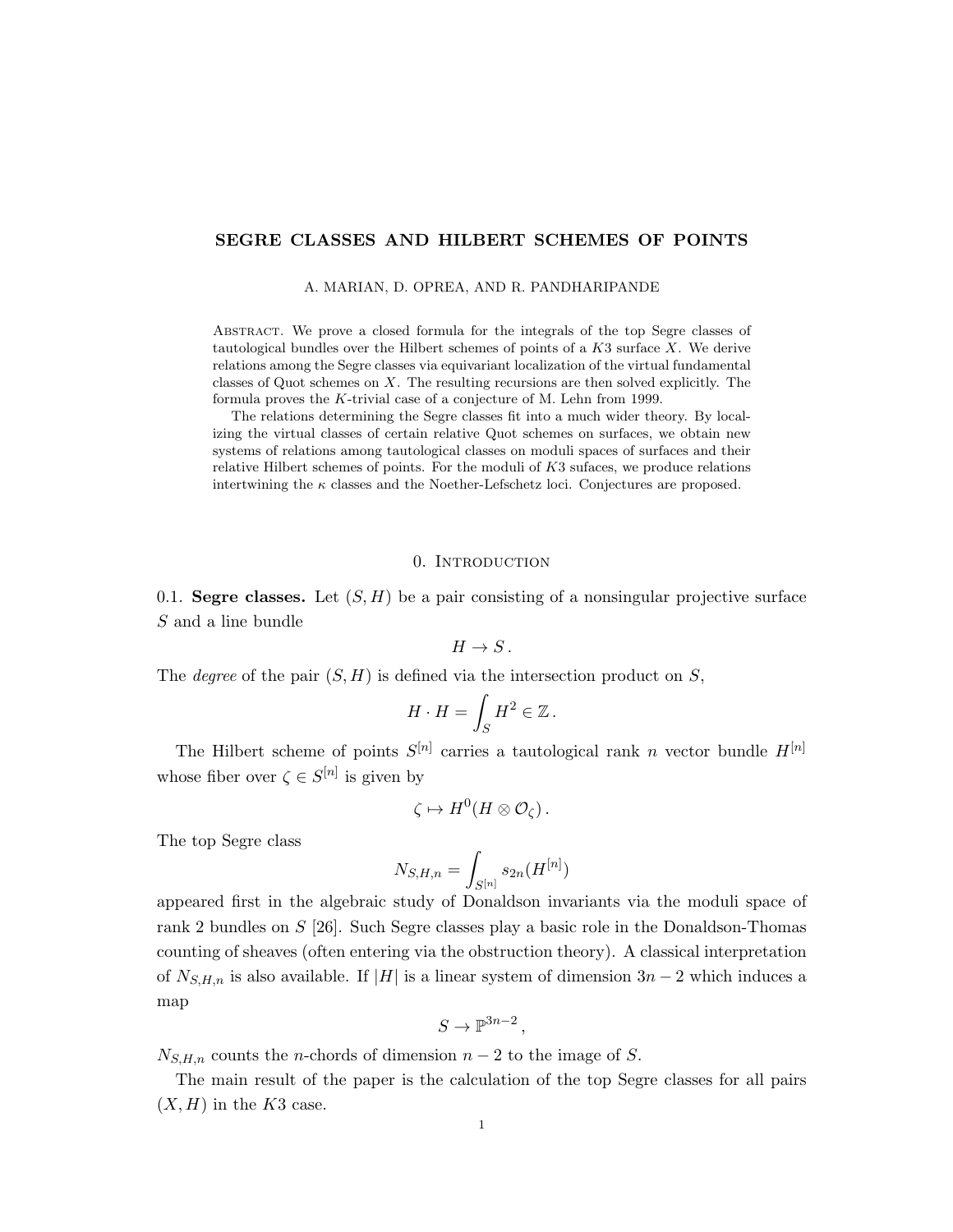**Theorem 1.** If  $(X, H)$  is a nonsingular K3 surface of degree 2 $\ell$ , then

$$
\int_{X^{[n]}} s_{2n}(H^{[n]}) = 2^n \binom{\ell - 2n + 2}{n}.
$$

0.2. Lehn's conjecture. Let S be a nonsingular projective surface. The Segre class  $N_{S,H,n}$  can be expressed as a polynomial of degree n in the four variables

 $H^2$ ,  $H \cdot K_S$ ,  $K_S^2$ ,  $c_2(S)$ ,

see [24] for a proof. Furthermore, the form

(1) 
$$
\sum_{n=0}^{\infty} N_{S,H,n} z^n = \exp \left( H^2 \cdot A_1(z) + (H \cdot K_S) \cdot A_2(z) + K_S^2 \cdot A_3(z) + c_2(S) \cdot A_4(z) \right)
$$

in terms of four universal power series  $A_1, A_2, A_3, A_4$  was proven in [7]. The formulas for the four power series were explicitly conjectured by M. Lehn in 1999.

Conjecture 1 (Lehn [14]). We have

(2) 
$$
\sum_{n=0}^{\infty} N_{S,H,n} z^n = \frac{(1-w)^a (1-2w)^b}{(1-6w+6w^2)^c}
$$

for the change of variable

$$
z = \frac{w(1-w)(1-2w)^4}{(1-6w+6w^2)^3}
$$

and constants

$$
a = H \cdot K_S - 2K_S^2
$$
,  $b = (H - K_S)^2 + 3\chi(\mathcal{O}_S)$ ,  $c = \frac{1}{2}H(H - K_S) + \chi(\mathcal{O}_S)$ .

As usual in the study of the Hilbert scheme of points, Theorem 1 determines two of the power series in (1). Specifically, Theorem 1 implies

(3) 
$$
A_1\left(\frac{1}{2}t(1+t)^2\right) = \frac{1}{2}\log(1+t),
$$

(4) 
$$
A_4\left(\frac{1}{2}t(1+t)^2\right) = \frac{1}{8}\log(1+t) - \frac{1}{24}\log(1+3t).
$$

The evaluation of  $A_1$  and  $A_4$  proves Lehn's conjecture for all surfaces with numerically trivial canonical bundle.

**Corollary 1.** If  $(A, H)$  is an abelian or bielliptic surface of degree  $2\ell$ , then

$$
\int_{A^{[n]}} s_{2n}(H^{[n]}) = \frac{2^n \ell}{n} { \ell - 2n - 1 \choose n - 1}.
$$

**Corollary 2.** If  $(E, H)$  is an Enriques surface of degree 2 $\ell$ , then

$$
\left(\sum_{n=0}^{\infty} N_{E,H,n} z^n\right)^2 = \sum_{n=0}^{\infty} 2^n \binom{2\ell - 2n + 2}{n} z^n.
$$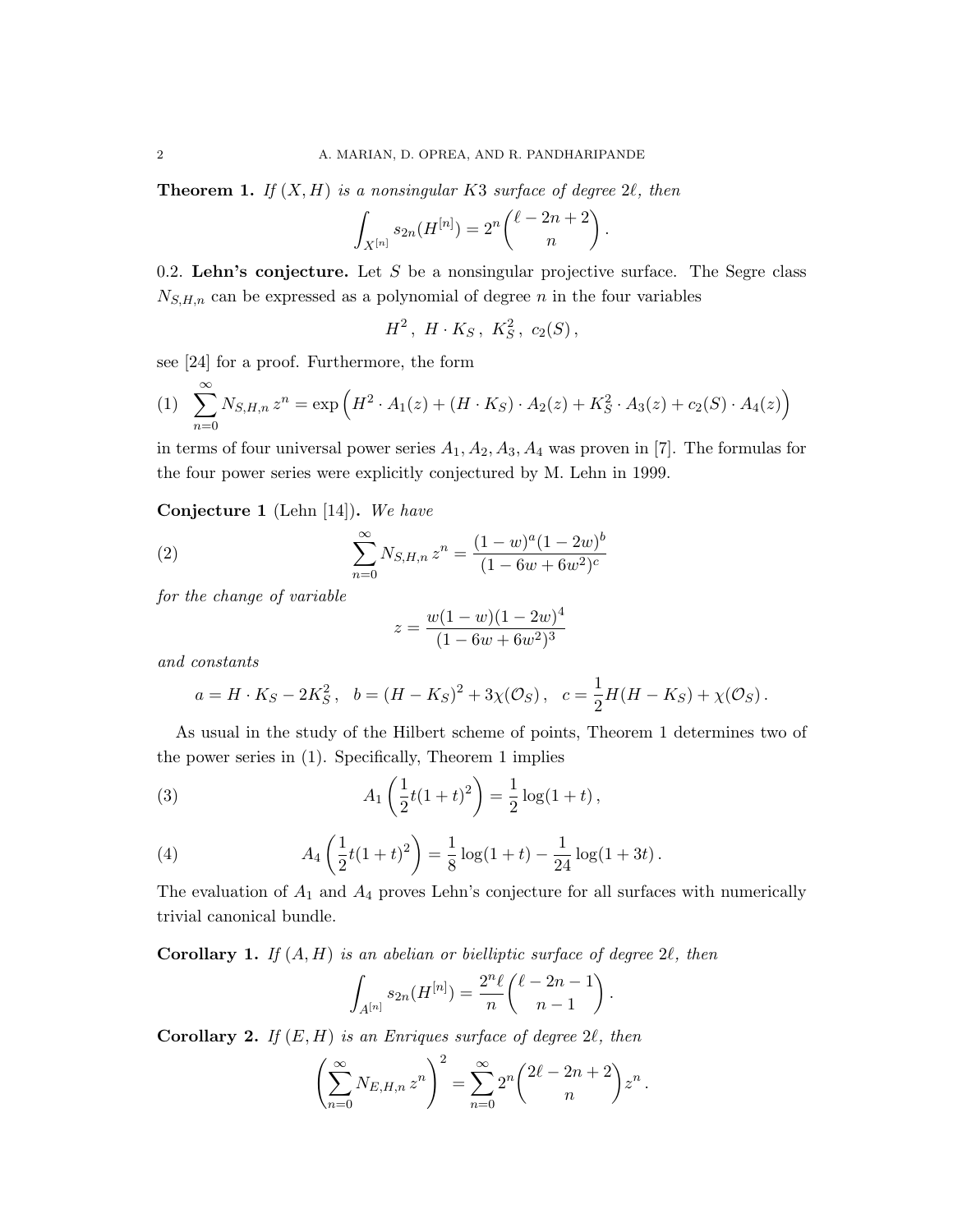0.3. Strategy of the proof. The intersection theory of the Hilbert scheme of points can be approached via the inductive recursions set up in [7] or via the Nakajima calculus [14, 19]. By these methods, the integration of tautological classes is reduced to a combinatorial problem. Another strategy is to prove an equivariant version of Lehn's conjecture for the Hilbert scheme of points of  $\mathbb{C}^2$  via appropriately weighted sums over partitions. However, we do not know how to prove Theorem 1 along these lines.<sup>1</sup>

Let  $(X, H)$  be a nonsingular projective K3 surface. We consider integrals over the Quot scheme  $\mathcal{Q}_{H,\chi}(\mathbb{C}^2)$  parametrizing quotients

$$
\mathbb{C}^2\otimes\mathcal{O}_X\to F\to 0
$$

where  $F$  is a rank 0 coherent sheaf satisfying

$$
c_1(F) = H
$$
 and  $\chi(F) = \chi$ .

The Quot scheme admits a reduced virtual class, and the integrals

$$
\int_{\left[\mathcal{Q}_{H,\,\chi}\left(\mathbb{C}^2\right)\right]^{\mathrm{red}}} \gamma \cdot 0^k
$$

vanish for all  $k > 0$  and for all choices of cohomology classes  $\gamma$ . Here, the notation 0 stands for the first Chern class of the trivial line bundle

$$
c_1(\mathcal{O}) = 0 \in A^1(\mathcal{Q}_{H,\chi}(\mathbb{C}^2)).
$$

Virtual localization [9] with respect to a  $\mathbb{C}^*$  action applied to the above integrals yields linear recursions between the expressions

$$
\int_{X^{[n]}} c_{n-i}(H^{[n]}) s_{n+i}(H^{[n]})\,.
$$

The linear recursions are trivial for all but finitely many values of  $H^2 = 2\ell$ . The nontrivial recursions can be solved to show that the top Segre integrals vanish for the values

$$
2n-2\leq \ell\leq 3n-3\,.
$$

These vanishings determine the intersections up to an ambiguity given by the leading term of a polynomial which we can calculate explicitly.

0.4. The moduli space of  $K3$  surfaces. The relations used to prove Theorem 1 fit into a wider program aimed at studying the tautological rings of the moduli space of surfaces. Consider the relative Quot scheme  $\mathcal{Q}_{H,\chi}^{\text{rel}}(\mathbb{C}^2)$  over a family of smooth surfaces. We evaluate on the base, via equivariant localization, the vanishing pushforwards

$$
\pi_*\left(\gamma\cdot 0^k\,\cap\,\left[\mathcal{Q}_{H,\,\chi}^{\textup{rel}}(\mathbb{C}^2)\right]^{\textup{vir}}\right),\,
$$

<sup>&</sup>lt;sup>1</sup>The parallel problem in dimension 1, the calculation of the Segre classes of tautological bundles over Hilbert schemes of points of nonsingular curves, has been solved in [5, 13, 27].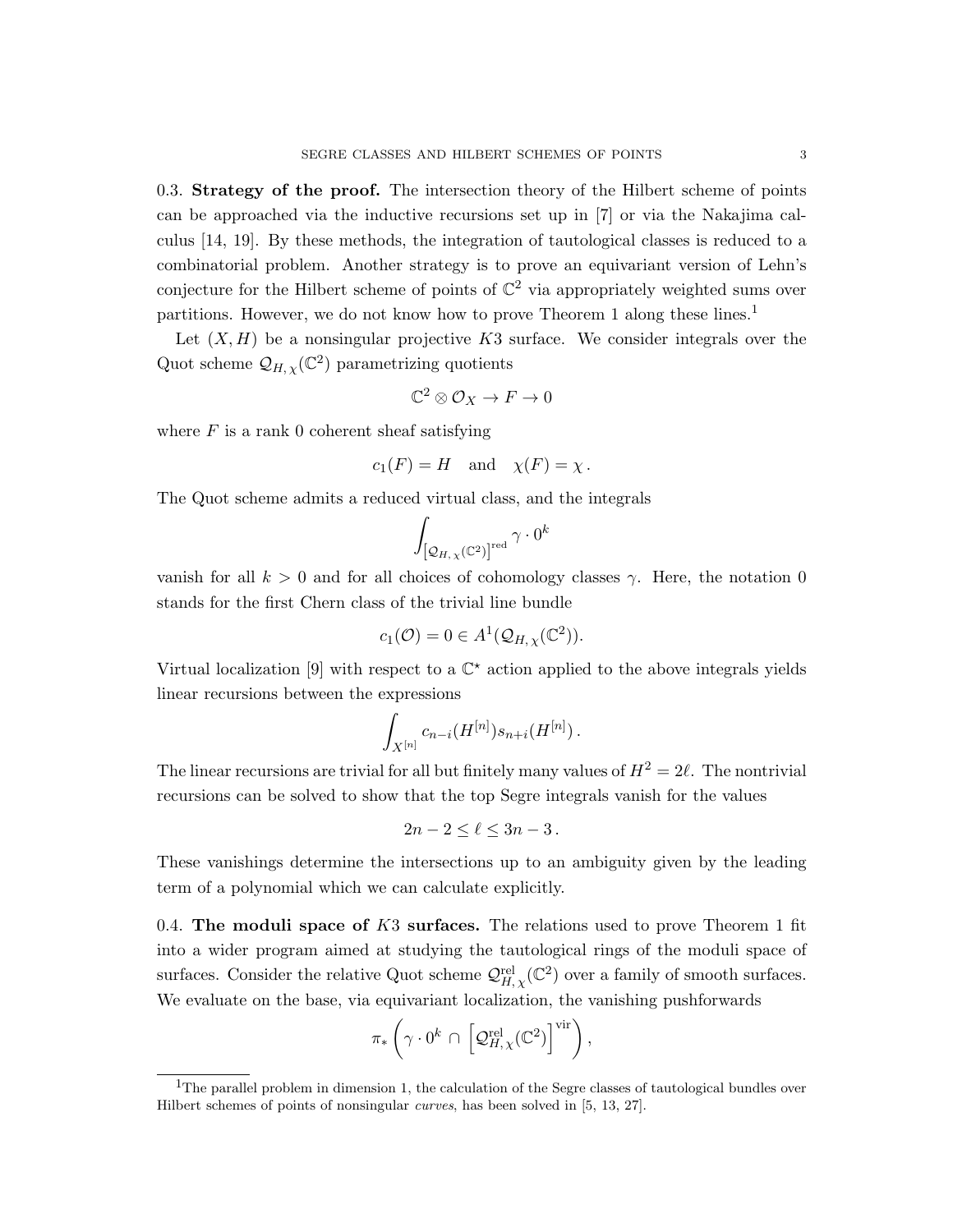for all  $k > 0$  and various choices of cohomology classes  $\gamma$ . The Segre classes of the tautological bundles over the relative Hilbert schemes of points appear naturally in the localization output. In cohomological degree zero on the base, the resulting equations lead to Lehn's formulas above. In higher cohomological degree, the analysis of the localization output is increasingly harder, and the calculations are more intricate. They give rise to new and rich systems of relations among tautological classes on moduli spaces of surfaces and their relative Hilbert schemes of points.

We illustrate this program in Section 4 by concrete examples for the moduli of quasipolarized K3 sufaces. We obtain in this fashion relations intertwining the  $\kappa$  classes and the Noether-Lefschetz loci. These calculations point to general conjectures.

0.5. Plan of the paper. Section 1 concerns localization on Quot schemes. Foundational aspects of the virtual classes of Quot schemes on surfaces S are discussed in Section 1.1. The virtual localization formula for the  $\mathbb{C}^*$  action on the Quot schemes of K3 surfaces is presented in Section 1.2. Explicit localization relations are derived in Section 1.3.

Theorem 1 is proven in Section 2 by solving the recursion relations of Section 1.3. In Section 3, the connections between Theorem 1 and Lehn's conjecture are explained (and Corollaries 1 and 2 are proven). An application to elliptically fibered surfaces is given in Corollary 3 of Section 3.

In Section 4, we discuss the tautological classes of the moduli of K3 surfaces. In particular, we write down relations in the tautological ring and formulate conjectures.

0.6. Acknowledgements. We thank N. Bergeron, G. Farkas, M. Lehn, D. Maulik, G. Oberdieck, and Q. Yin for several discussions related to tautological classes, Quot schemes, and the moduli space of K3 surfaces. The study of the relations presented here was undertaken during a visit of A.M. and D.O. in the spring of 2015 to the *Institute* for Theoretical Sciences at ETH Zürich (and supported in part by SwissMAP).

A.M. was supported by the NSF through grant DMS 1303389. D. O. was supported by the Sloan Foundation and the NSF through grants DMS 1001486 and DMS 1150675. R.P. was supported by the Swiss National Science Foundation and the European Research Council through grants SNF-200021-143274 and ERC-2012-AdG-320368-MCSK. R.P was also supported by SwissMAP and the Einstein Stiftung in Berlin.

### 1. Localization on the Quot scheme

1.1. Geometric setup. Let S be a nonsingular projective surface equipped with a divisor class H. We consider the Quot scheme  $\mathcal{Q}_{H,\chi}(\mathbb{C}^r)$  parametrizing short exact sequences

$$
0 \to E \to \mathbb{C}^r \otimes \mathcal{O}_S \to F \to 0
$$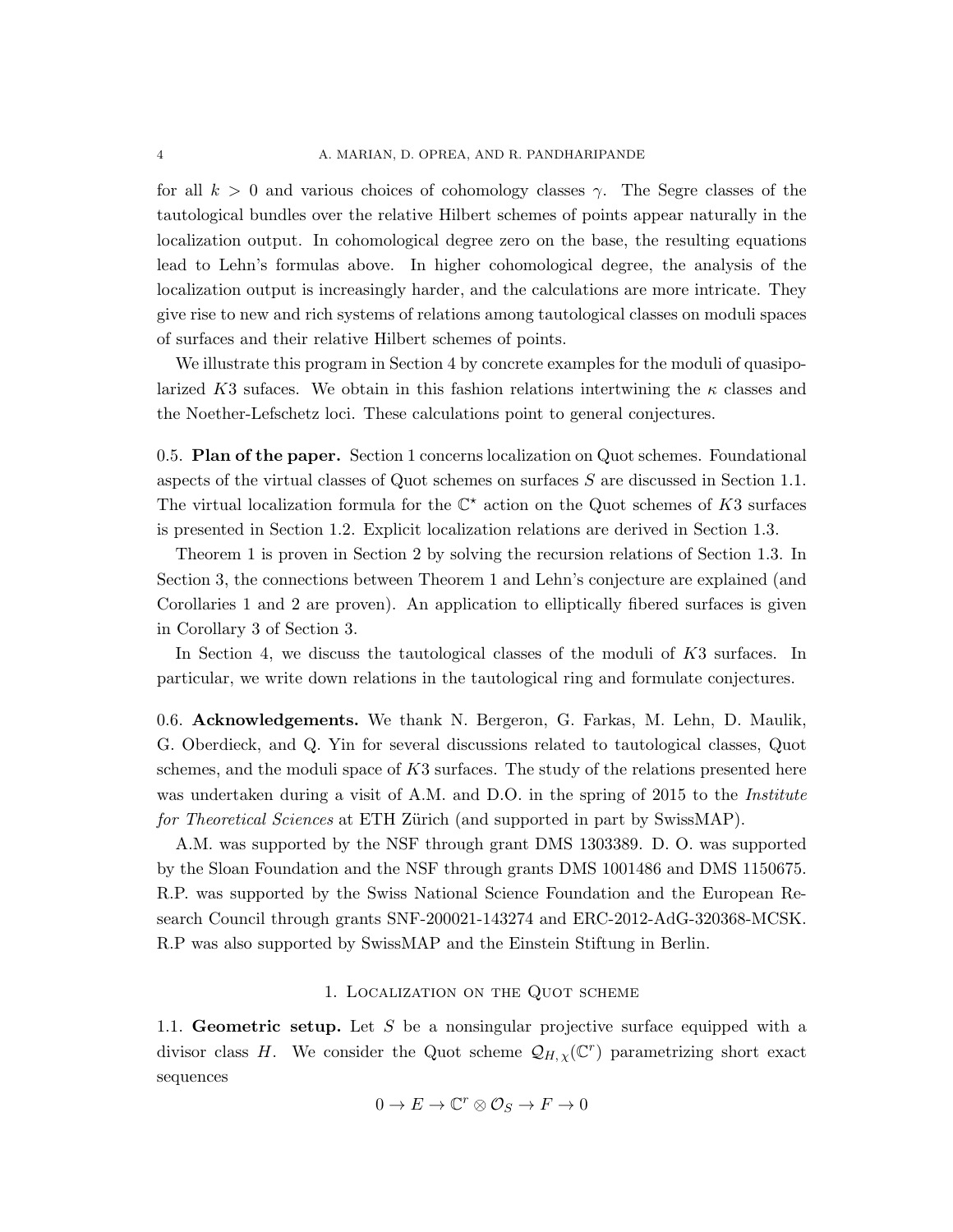where  $F$  is a rank 0 coherent sheaf satisfying

$$
c_1(F) = H
$$
 and  $\chi(F) = \chi$ .

With the exception of the Hilbert scheme of points

$$
S^{[n]} = \mathcal{Q}_{0,\chi}(\mathbb{C}^1)
$$

the intersection theory of Quot schemes over surfaces has not been extensively studied. Rank 1 calculation can be found in [6], and higher rank calculations over del Pezzo surfaces were considered in [23].

In comparison, the intersection theory of the Quot scheme of a curve may be pursued in a virtual sense for a fixed curve [15] or by letting the curve vary via the moduli space of stable quotients [16]. The relations in the tautological ring of the moduli of curves [11, 21, 22] via virtual localization on the moduli stable quotients are parallel to the relations we introduce in Section 4.

Fundamental to our study is the following result (which we will use here only in the  $r = 2 \text{ case}.$ 

**Lemma 1.** The Quot scheme  $\mathcal{Q}_{H,\chi}(\mathbb{C}^r)$  admits a canonical perfect obstruction theory of virtual dimension  $r\chi + H^2$ .

Proof. Since the details are similar to the curve case [15], we only discuss the main points. The obstruction theory of the Quot scheme is governed by the groups  $\text{Ext}^i(E, F)$ . We claim the vanishing

$$
Ext2(E, F) = Ext0(F, E \otimes KS)\vee = 0.
$$

Indeed, since E is a subsheaf of  $\mathbb{C}^r \otimes \mathcal{O}_S$ , the latter group injects

$$
Ext^0(F, E \otimes K_S) \hookrightarrow Ext^0(F, \mathbb{C}^r \otimes K_S) = 0,
$$

where the last vanishing follows since  $F$  is torsion. As a consequence, the difference

(5) 
$$
Ext^{0}(E, F) - Ext^{1}(E, F) = \chi(E, F) = r\chi + H^{2}
$$

is constant.

Since the higher obstructions vanish, the moduli space  $\mathcal{Q}_{H,\chi}(\mathbb{C}^r)$  carries a virtual fundamental class of dimension (5).

Let  $(X, H)$  be a primitively polarized K3 surface of degree 2 $\ell$  and Picard rank 1. Let

$$
H^2 = 2\ell \text{ and } n = \chi + \ell.
$$

In the K3 case, we show the Quot scheme admits a reduced virtual fundamental class.

**Lemma 2.** For a K3 surface  $(X, H)$  there is a natural surjective map

$$
Ext^1(E, F) \to \mathbb{C},
$$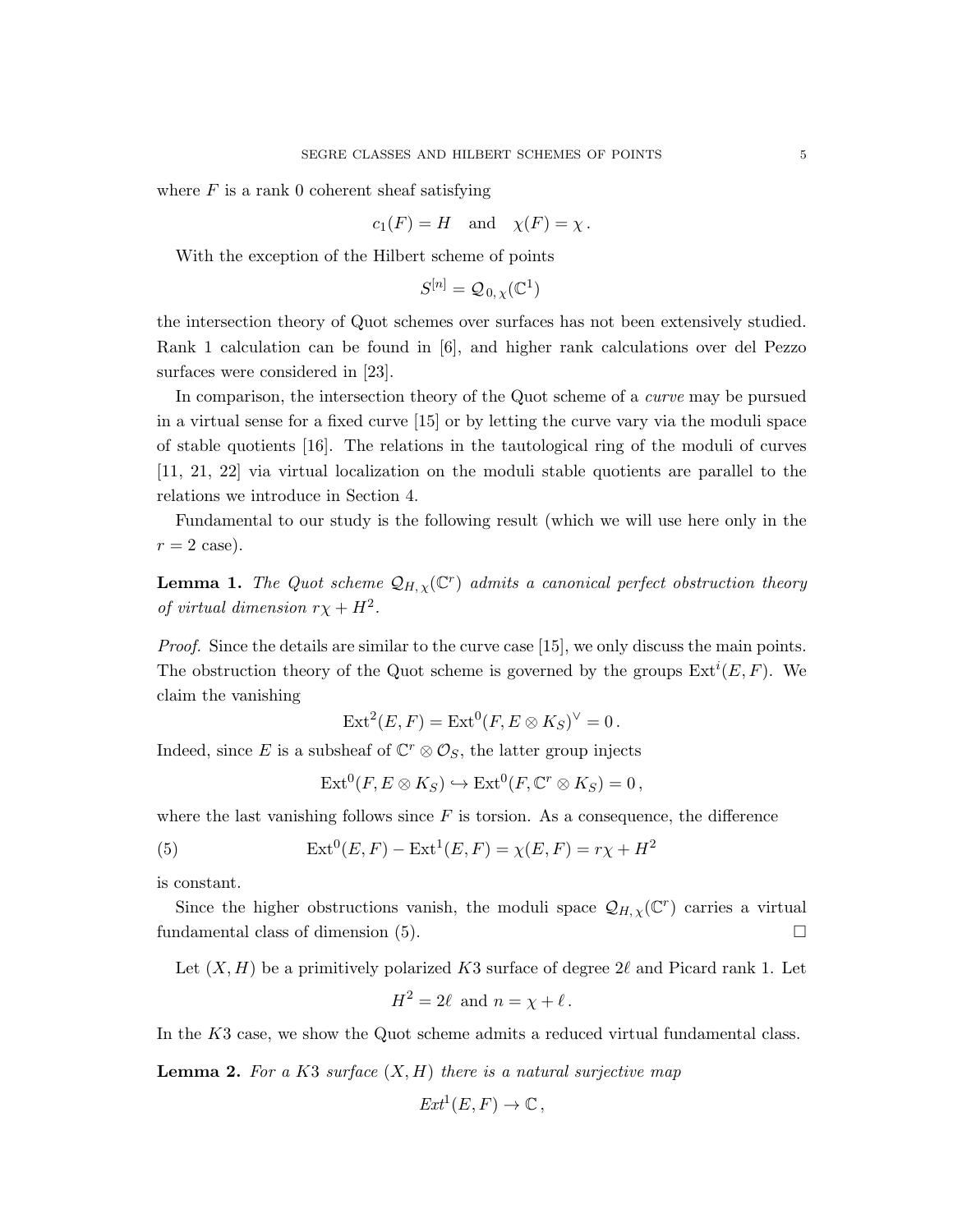and a reduced virtual fundamental class  $\left[\mathcal{Q}_{H,\chi}(\mathbb{C}^r)\right]^{red}$  of dimension  $r\chi + 2\ell + 1$ .

Proof. The argument is standard. Indeed, the defining short exact sequence

$$
0 \to E \to \mathbb{C}^r \otimes \mathcal{O}_X \to F \to 0
$$

induces a natural morphism

$$
\text{Ext}^1(E, F) \to \text{Ext}^2(F, F) \overset{\text{Trace}}{\to} H^2(\mathcal{O}_X) = \mathbb{C}.
$$

To prove surjectivity of the composition, it suffices to show

$$
Ext1(E, F) \to Ext2(F, F)
$$

is surjective, since the trace is surjective. The cokernel of the map is identified with

$$
\text{Ext}^2(\mathbb{C}^r, F) = H^2(F) \otimes \mathbb{C}^r
$$

which vanishes since  $F$  has 1-dimensional support. The reduced virtual dimension equals

$$
\chi(E, F) + 1 = \chi(\mathbb{C}^r, F) - \chi(F, F) + 1 = r\chi + H^2 + 1 = r\chi + 2\ell + 1,
$$

where the summand 1 on the left is due to the reduction.

In the  $r = 2$  case, the virtual dimension formula specializes to

$$
2(\chi + \ell) + 1 = 2n + 1.
$$

1.2. Virtual localization. We continue to work with a primitively polarized  $K3$  surface  $(X, H)$  of degree  $2\ell$  and Picard rank 1.

We study the virtual intersection theory of the Quot scheme  $\mathcal{Q}_{H,\chi}(\mathbb{C}^2)$  via the equivarint localization. To this end, consider the diagonal  $\mathbb{C}^*$  action,

$$
\mathbb{C}^2 = \mathbb{C}[0] + \mathbb{C}[1],
$$

with weights 0 and 1 on the two summands. A torus action on  $\mathcal{Q}_{H,\chi}(\mathbb{C}^2)$  is canonically induced. For a top degree Chow class  $\alpha$  over the Quot scheme, the virtual localization formula of [9] reads:

(6) 
$$
\int_{\left[\mathcal{Q}_{H,\chi}(\mathbb{C}^2)\right]^{\text{vir}}} \alpha = \sum_{\mathsf{F}} \int_{\left[\mathsf{F}\right]^{\text{vir}}} \frac{\tilde{\alpha}|\mathsf{F}}{e(\mathsf{N}_{\mathsf{F}}^{\text{vir}})}.
$$

On the right side,  $\tilde{\alpha}$  is any lift of  $\alpha$  to equivariant Chow. In addition,

- the F's are the torus fixed loci of  $\mathcal{Q}_{H,\chi}(\mathbb{C}^2)$ ,
- $\bullet$   $\rm N_F^{vir}$  are the virtual normal complexes of the fixed loci,
- e( ) stands for the equivariant Euler class.

For nonsingular projective varieties (endowed with the trivial perfect obstruction theory), equation (6) specializes to the standard Atiyah-Bott localization formula [1].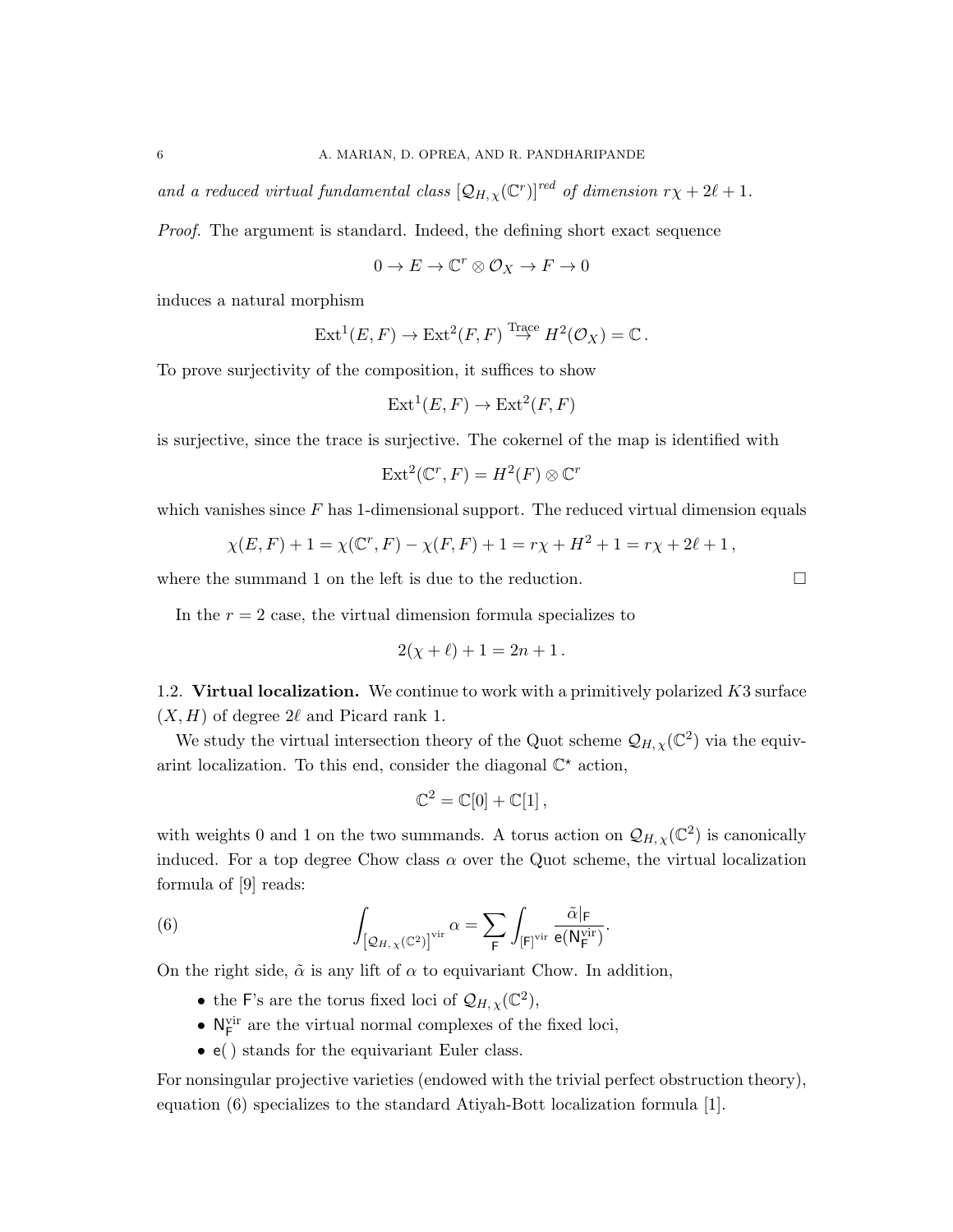We turn now to the analysis of the fixed point loci. The torus fixed quotients come from kernels which split into rank 1 factors

$$
0 \to E = E_1 \oplus E_2 \hookrightarrow \mathcal{O}_X \oplus \mathcal{O}_X \to F = F_1 \oplus F_2 \to 0.
$$

Since  $c_1(F) = H$ , we have

$$
-c_1(E_1) - c_1(E_2) = H.
$$

The two sections show that  $E_1^{\vee}$  and  $E_2^{\vee}$  are effective line bundles. Since the curve class  $H$  is irreducible, the kernel must split as

$$
E_1 = \mathcal{I}_Z
$$
,  $E_2 = \mathcal{I}_W \otimes \mathcal{O}_X(-C)$  or  $E_1 = \mathcal{I}_Z \otimes \mathcal{O}_X(-C)$ ,  $E_2 = \mathcal{I}_W$ ,

where  $C$  is a curve in the linear series  $|H|$  and

$$
Z, W \subset X
$$

are 0-dimensional subschemes of lengths z and w respectively. The condition  $\chi(F) = \chi$ is equivalent to

$$
z + w = \ell + \chi = n.
$$

For each value of  $z$  and  $w$ , we obtain two distinct fixed loci, both isomorphic to the product

$$
X^{[z]} \times X^{[w]} \times \mathbb{P}
$$

where the projective space

$$
\mathbb{P} = |H|
$$

denotes the linear series in which the curve C varies.

We now turn to the virtual class and the virtual normal bundle of the fixed loci. Except in the two cases

- $(z, w) = (0, n)$  and  $E_1 \oplus E_2 = \mathcal{O}_X \oplus \mathcal{I}_W \otimes \mathcal{O}_X(-C)$ ,
- $(z, w) = (n, 0)$  and  $E_1 \oplus E_2 = \mathcal{I}_Z \otimes \mathcal{O}_X(-C) \oplus \mathcal{O}_X$ ,

the reduced obstruction bundle has an additional trivial summand which forces the localization contribution in (6) to vanish. The non-reduced obstruction bundle is obtained by considering the fixed part of  $Ext<sup>1</sup>(E, F)$  which splits as

$$
Ext1(E1, F1) + Ext1(E2, F2).
$$

By the proof of Lemma 2, if  $F_1$  and  $F_2$  are both non-zero, we have two surjective maps

$$
Ext1(E1, F1) \to \mathbb{C}, Ext1(E2, F2) \to \mathbb{C}.
$$

Since the reduced virtual class is obtained by reducing only one trivial factor, a trivial factor still remains.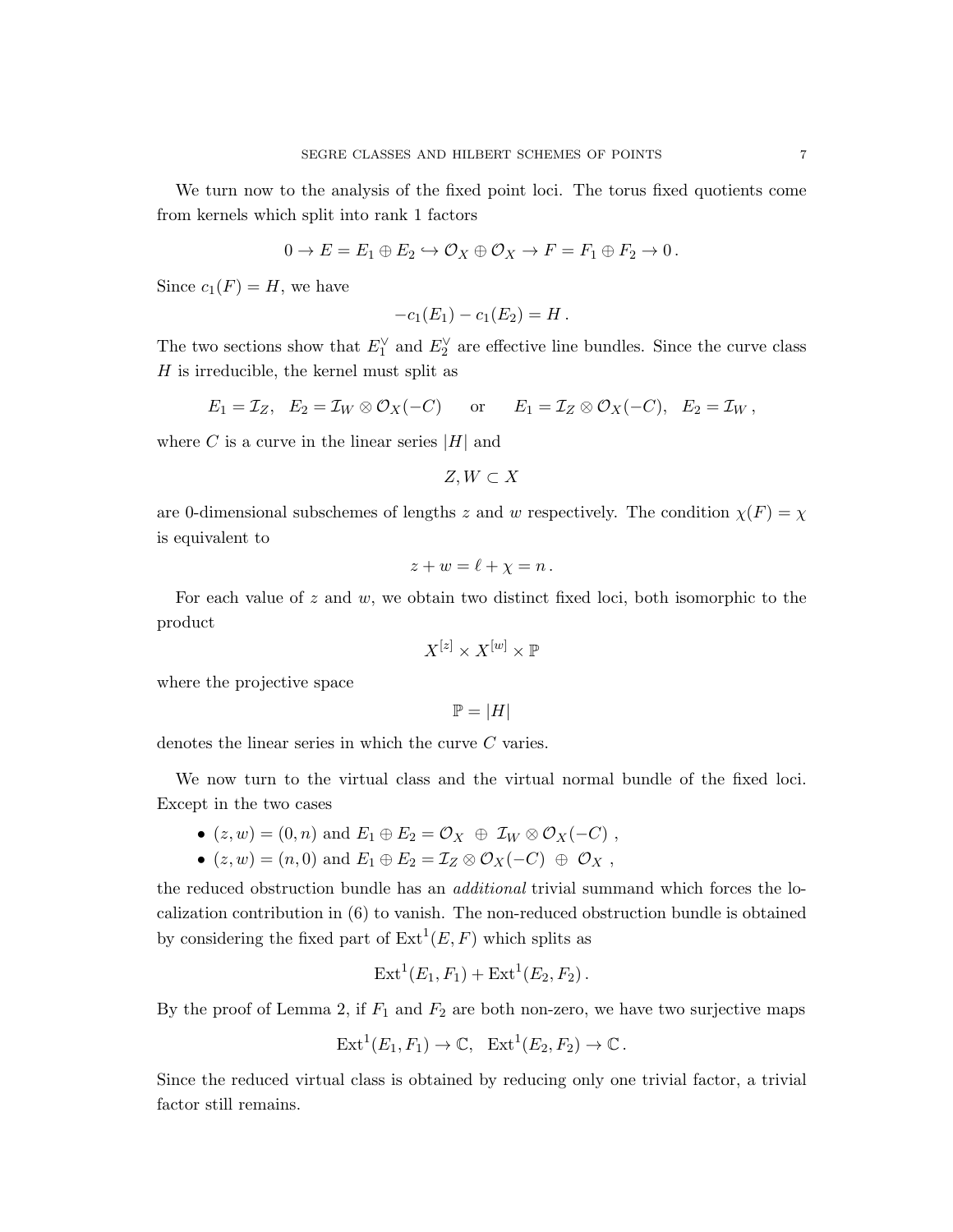We now analyze the two surviving fixed components  $F^+$  and  $F^-$  associated to the splittings

 $E_1 \oplus E_2 = \mathcal{O}_X \oplus \mathcal{I}_W \otimes \mathcal{O}_X(-C)$  and  $E_1 \oplus E_2 = \mathcal{I}_Z \otimes \mathcal{O}_X(-C) \oplus \mathcal{O}_X$ respectively. The isomorphisms

$$
\mathsf{F}^+\simeq \mathsf{F}^-\simeq X^{[n]}\times \mathbb{P}
$$

are immediate.

Let  $\mathcal L$  be the hyperplane class on  $\mathbb P$ ,

$$
\mathcal{L}=\mathcal{O}_{\mathbb{P}}(1)\,.
$$

The line bundle associated to the universal curve  $C \hookrightarrow X \times \mathbb{P}$  of the linear series |H| is

$$
\mathcal{O}(\mathcal{C})=H\otimes\mathcal{L}.
$$

On the universal surface of the fixed locus

$$
\mathsf{F}^+ \times X \to \mathsf{F}^+,
$$

the universal subsheaves are

$$
\mathcal{E}_1 = \mathcal{O}, \quad \mathcal{E}_2 = \mathcal{I}_{\mathcal{W}} \otimes \mathcal{O}(-\mathcal{C}) = \mathcal{I}_{\mathcal{W}} \otimes H^{-1} \otimes \mathcal{L}^{-1}.
$$

To find the reduced virtual class of  $F^+$ , we study the fixed part of the reduced obstruction theory:

$$
(\text{Tan} - \text{Obs})^{\text{fix}} = \text{Ext}^{\bullet}(\mathcal{E}_2, \mathcal{F}_2) + \mathbb{C}
$$
  
\n
$$
= \text{Ext}^{\bullet}(\mathcal{I}_{\mathcal{W}} \otimes H^{-1} \otimes \mathcal{L}^{-1}, \mathbb{C} - \mathcal{I}_{\mathcal{W}} \otimes H^{-1} \otimes \mathcal{L}^{-1}) + \mathbb{C}
$$
  
\n
$$
= \text{Ext}^{\bullet}(\mathcal{I}_{\mathcal{W}} \otimes H^{-1} \otimes \mathcal{L}^{-1}, \mathbb{C}) - \text{Ext}^{\bullet}(\mathcal{I}_{\mathcal{W}}, \mathcal{I}_{\mathcal{W}}) + \mathbb{C}
$$
  
\n
$$
= \text{Ext}^{\bullet}(\mathcal{I}_{\mathcal{W}} \otimes H^{-1}, \mathbb{C}) \otimes \mathcal{L} - \text{Ext}^{\bullet}(\mathcal{I}_{\mathcal{W}}, \mathcal{I}_{\mathcal{W}}) + \mathbb{C}
$$
  
\n
$$
= H^0(X, H) \otimes \mathcal{L} - \text{Ext}^{\bullet}(\mathcal{O}_{\mathcal{W}} \otimes H^{-1}, \mathbb{C}) \otimes \mathcal{L} - \text{Ext}^{\bullet}(\mathcal{I}_{\mathcal{W}}, \mathcal{I}_{\mathcal{W}}) + \mathbb{C}.
$$

The latter expression simplifies using the following four observations:

- (i)  $\text{Ext}^1(\mathcal{I}_W, \mathcal{I}_W) \simeq \text{Ext}^0(\mathcal{I}_W, \mathcal{O}_W)$  is the tangent space to  $X^{[n]}$  at  $W$ ,
- (ii)  $\text{Ext}^2(\mathcal{I}_W, \mathcal{I}_W) = \text{Ext}^0(\mathcal{I}_W, \mathcal{I}_W) = \mathbb{C}$  by Serre duality,
- (iii)  $\text{Ext}^0(\mathcal{O}_W \otimes H^{-1}, \mathbb{C}) = \text{Ext}^1(\mathcal{O}_W \otimes H^{-1}, \mathbb{C}) = 0$  since W is of dimension 0,
- (iv)  $\text{Ext}^2(\mathcal{O}_W \otimes H^{-1}, \mathbb{C}) = H^0(H^{-1} \otimes \mathcal{O}_W)^\vee$  by Serre duality.

Applying (i-iv), we find

$$
(\text{Tan} - \text{Obs})^{\text{fix}} = \mathbb{C}^{\ell+2} \otimes \mathcal{L} - \mathcal{L} \otimes ((H^{-1})^{[n]})^{\vee} + \text{Tan}_{X^{[n]}} - \mathbb{C}
$$

$$
= \text{Tan}_{\mathbb{P}} - \mathcal{L} \otimes ((H^{-1})^{[n]})^{\vee} + \text{Tan}_{X^{[n]}}
$$

where we have also used the Euler sequence

$$
0 \to \mathcal{O} \to \mathbb{C}^{\ell+2} \otimes \mathcal{L} \to \mathrm{Tan}_{\mathbb{P}} \to 0 \, .
$$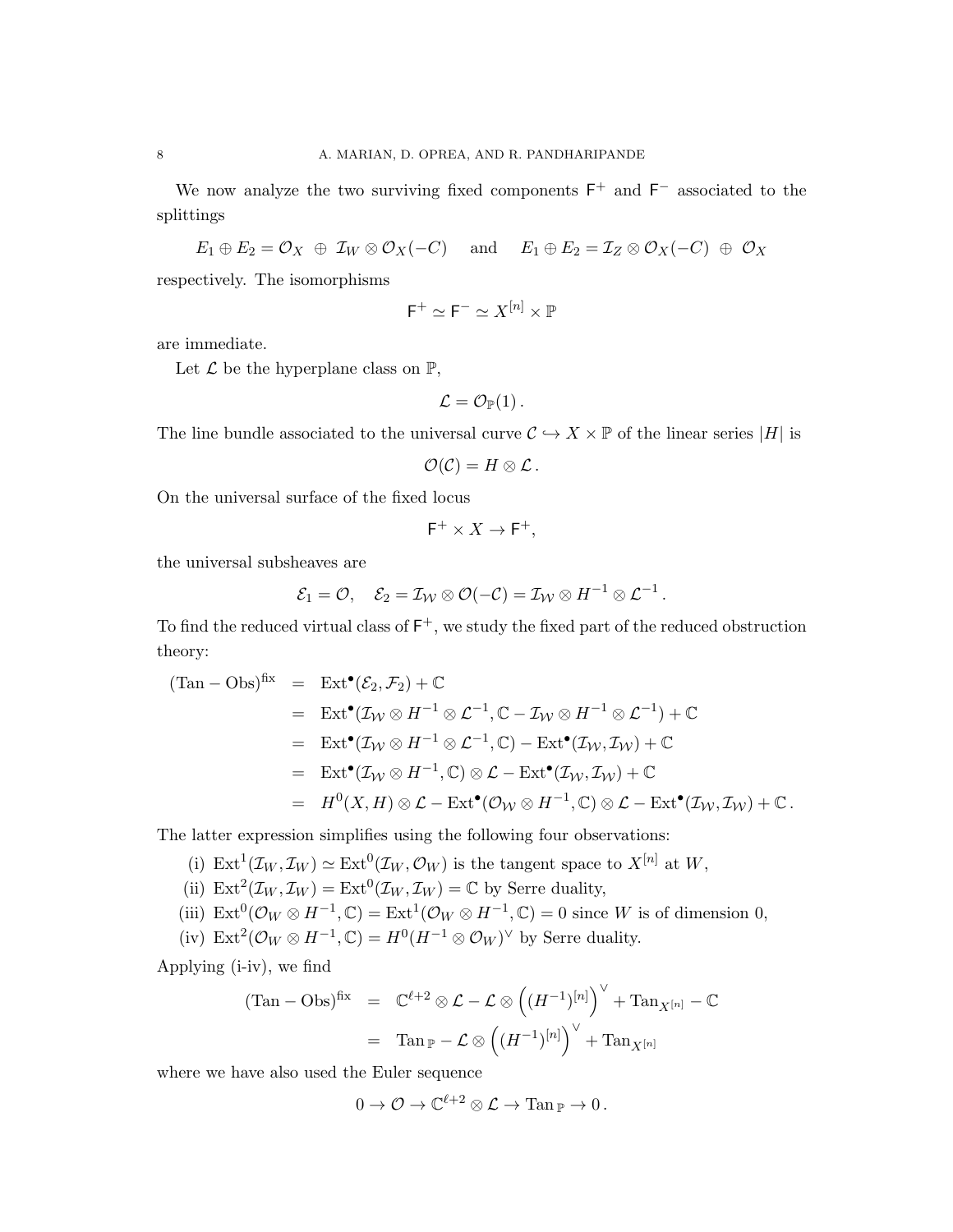Therefore, over the fixed locus  $F^+$ , we have the obstruction bundle

$$
\mathrm{Obs}=\mathcal{L}\otimes\left((H^{-1})^{[n]}\right)^\vee.
$$

As explained in Proposition 5.6 of  $[2]$ , the virtual class of the fixed locus  $F^+$  is obtained by taking the Euler class of the locally free Obs:

$$
\left[\mathsf{F}^+\right]^{\mathrm{vir}} = \mathsf{e}\left(\mathcal{L}\otimes \left((H^{-1})^{[n]}\right)^{\vee}\right).
$$

The analysis of the fixed part of the reduced obstruction theory for  $F^-$  is identical. We find that the virtual class of the fixed locus is

$$
\left[\mathsf{F}^{-}\right]^{\mathrm{vir}} = \mathsf{e}\left(\mathcal{L} \otimes \left((H^{-1})^{[n]}\right)^{\vee}\right)
$$

just as for  $F^+$ .

Turning to the normal bundle, we study the moving part of the reduced obstruction theory on  $F^+$ :

$$
N^{+} = \operatorname{Ext}^{\bullet}(E_1, F_2) + \operatorname{Ext}^{\bullet}(E_2, F_1)
$$
  
= \operatorname{Ext}^{\bullet}(\mathcal{O}\_X, F\_2)  
= H^{\bullet}(F\_2)  
= H^{\bullet}(\mathcal{O}\_X) - H^{\bullet}(E\_2)  
= \mathbb{C} + \mathbb{C} - H^{\bullet}(E\_2).

In families,  $H^{\bullet}(E_2)$  equals

$$
H^{\bullet}(H^{-1}\otimes \mathcal{L}^{-1}\otimes \mathcal{I}_{\mathcal{W}})=\mathbb{C}^{\ell+2}\otimes \mathcal{L}^{-1}-H^{\bullet}(H^{-1}\otimes \mathcal{O}_{\mathcal{W}})\otimes \mathcal{L}^{-1}.
$$

Hence, we find

$$
\mathsf{N}^+=\left(\mathbb{C}+\mathbb{C}+\mathcal{L}^{-1}\otimes(H^{-1})^{[n]}-\mathcal{L}^{-1}\otimes\mathbb{C}^{\ell+2}\right)[1],
$$

where the [1] indicates the torus weight. Similarly,

$$
\mathsf{N}^- = \left( \mathbb{C} + \mathbb{C} + \mathcal{L}^{-1} \otimes (H^{-1})^{[n]} - \mathcal{L}^{-1} \otimes \mathbb{C}^{\ell+2} \right)[-1],
$$

The normal complexes  $\mathsf{N}^{\pm}$  have virtual rank  $n - \ell$ . Taking into account the opposite equivariant weights for the two fixed loci, we write the inverses of the Euler classes of the virtual normal bundles over the two fixed loci as

$$
\frac{1}{e(N^+)} = \frac{(1-\zeta)^{\ell+2}}{c_+((H^{-1})^{[n]} \otimes \mathcal{L}^{-1})},
$$
  

$$
\frac{1}{e(N^-)} = (-1)^{n-\ell} \cdot \frac{(1+\zeta)^{\ell+2}}{c_-\left((H^{-1})^{[n]} \otimes \mathcal{L}^{-1}\right)}.
$$

where  $\zeta$  is the hyperplane class on  $\mathbb{P}$ . We have used the Chern class notation

$$
c_{+} = \sum_{i \geq 0} c_{i}
$$
 and  $c_{-} = \sum_{i \geq 0} (-1)^{i} c_{i}$ .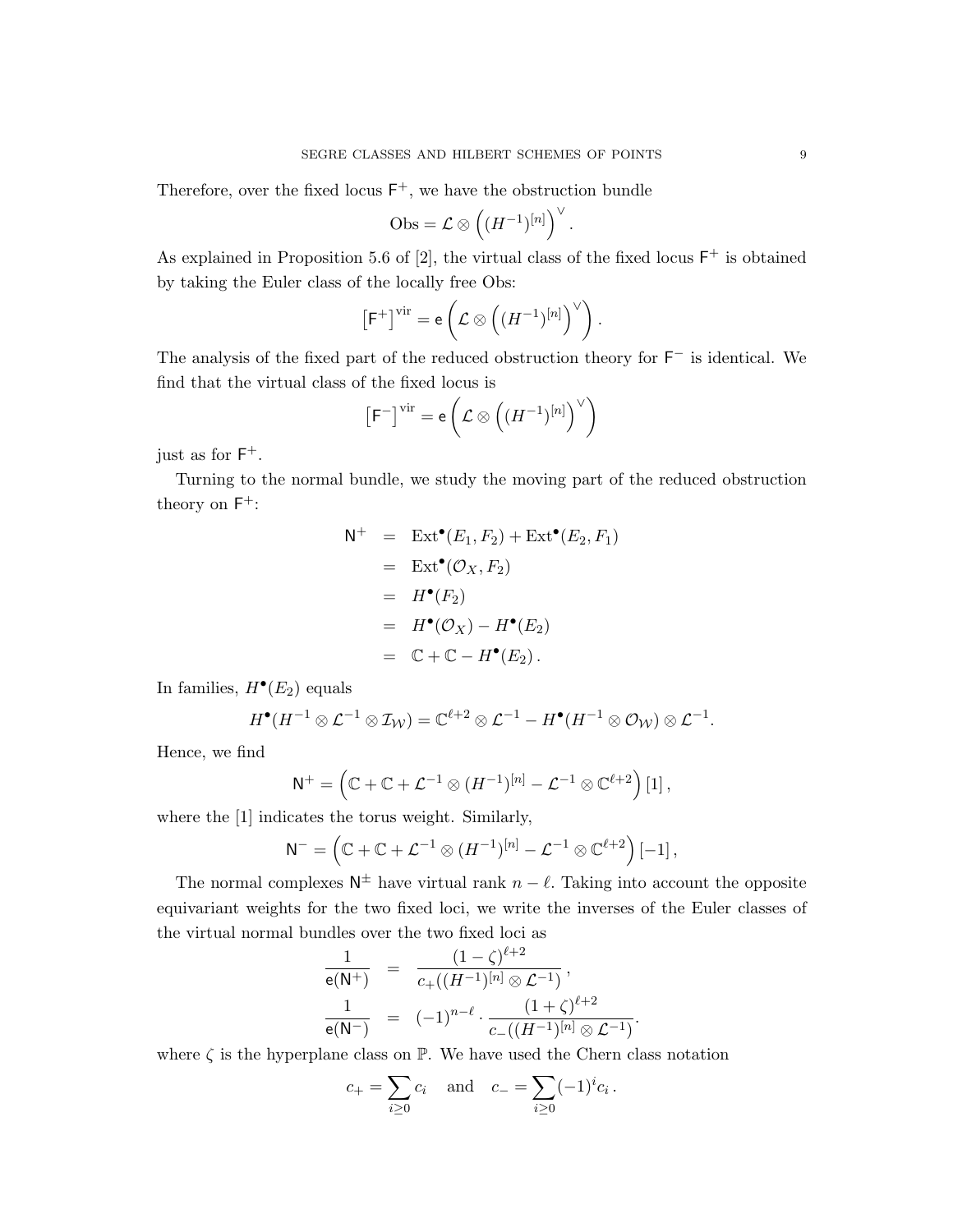1.3. The calculation. Let  $\zeta$  also the denote the pull-back of the hyperplane class under the support morphism

$$
Q_{H,\chi}(\mathbb{C}^2) \to \mathbb{P}, \qquad [0 \to E \to \mathbb{C}^2 \otimes \mathcal{O}_X \to F \to 0] \mapsto \text{supp } F.
$$

Consider the integrals

$$
0 = I_k = \frac{(-1)^n}{2} \int_{[\mathcal{Q}_{H,\chi}(\mathbb{C}^2)]^{\text{red}}} \zeta^{2k-1} \cdot 0^{2n+2-2k}, \quad 1 \le k \le n,
$$

against the reduced virtual class

$$
\left[\mathcal{Q}_{H,\chi}(\mathbb{C}^2)\right]^{\text{red}} \in A_{2n+1}\left(\left[\mathcal{Q}_{H,\chi}(\mathbb{C}^2)\right]^{\text{red}}\right).
$$

The notation 0 stands for the first Chern class of the trivial line bundle

$$
c_1(\mathcal{O}) = 0 \in A^1(\mathcal{Q}_{H,\chi}(\mathbb{C}^2)).
$$

We will express the vanishing integrals  $I_k$  using the virtual localization formula (6). This requires specifying equivariant lifts of the classes involved. First, the reduced virtual class admits a canonical lift to the  $\mathbb{C}^*$ -equivariant cycle theory. The action of  $\mathbb{C}^*$  on  $\zeta$ is trivial. Finally, we lift the  $\mathbb{C}^*$  action on 0 as the equivariant first Chern class of the representation [1].

By examining the overall signs, the two non-vanishing fixed loci  $F^+$  and  $F^-$  can be seen to have identical contribution. We obtain:

$$
I_{k} = \int_{X^{[n]}\times\mathbb{P}} \zeta^{2k-1} \frac{(1-\zeta)^{\ell+2} e((H^{-1})^{[n]} \otimes \mathcal{L}^{-1})}{c((H^{-1})^{[n]} \otimes \mathcal{L}^{-1})}
$$
  
\n
$$
= \int_{X^{[n]}\times\mathbb{P}} \zeta^{2k-1} (1-\zeta)^{\ell+2} \left( \sum_{i=0}^{n} c_{n-i} ((H^{-1})^{[n]}) (-\zeta)^{i} \right) \left( \sum_{j\geq 0} \frac{s_{j} ((H^{-1})^{[n]})}{(1-\zeta)^{n+j}} \right)
$$
  
\n
$$
= \sum_{i,j\geq 0} \int_{X^{[n]}\times\mathbb{P}} (-1)^{i} \cdot \zeta^{2k+i-1} (1-\zeta)^{\ell+2-n-j} \cdot c_{n-i} ((H^{-1})^{[n]}) \cdot s_{j} ((H^{-1})^{[n]})
$$
  
\n
$$
= (-1)^{\ell} \sum_{i=0}^{n} {\ell+2-i-2n \choose \ell+2-i-2k} \int_{X^{[n]}} c_{n-i} ((H^{-1})^{[n]}) \cdot s_{n+i} ((H^{-1})^{[n]}) .
$$

Setting

$$
\alpha_i = \int_{X^{[n]}} c_{n-i} \left( (H^{-1})^{[n]} \right) \cdot s_{n+i} \left( (H^{-1})^{[n]} \right) \text{ for } 0 \le i \le n,
$$

we have proven the following result.

**Lemma 3.** For all  $1 \leq k \leq n$ , we have

$$
\sum_{i=0}^{n} {\binom{\ell+2-i-2n}{\ell+2-i-2k}} \alpha_i = 0.
$$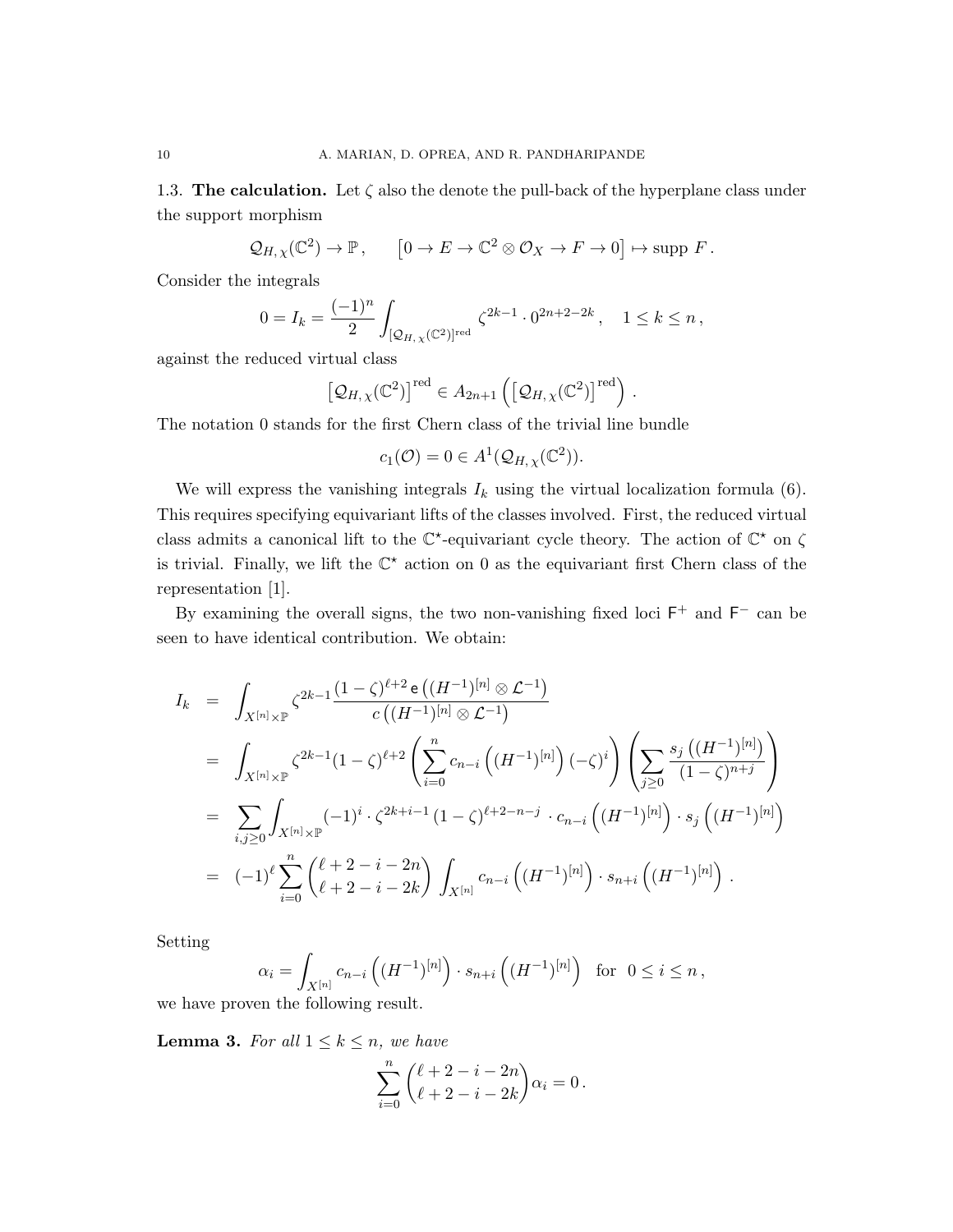In the statement above, we use the follow standard conventions for the binomial:

 $\bullet$   $\binom{0}{0}$  $\binom{0}{0} = 1,$  $\bullet$   $\begin{pmatrix} a \\ b \end{pmatrix}$  $\binom{a}{b} = 0$  for  $0 \le a < b$ ,  $\bullet$   $\binom{a}{b}$  $\binom{a}{b} = 0$  for  $b < 0$ ,  $\bullet \ \binom{-a}{b} = \frac{-a(-a-1)\cdots(-a-b+1)}{b!}$  $\frac{a^{(n-1)}-a^{(n-1)}}{b!}$  for  $a > 0, b \ge 0$ .

Since

$$
c((H^{-1})^{[n]}) \cdot s((H^{-1})^{[n]}) = 1,
$$

we obtain additionally

$$
\alpha_0 + \alpha_1 + \ldots + \alpha_n = 0 \, .
$$

2. Proof of Theorem 1

To prove Theorem 1 for  $H^{-1}$ , we must show

$$
\alpha_n = 2^n \binom{\ell - 2n + 2}{n}.
$$

For the argument below, we will regard  $\alpha_n$  as a degree n polynomial in  $\ell$ , as shown in [24]. The proof will be obtained by combining the following two statements:

- (i) the polynomial  $\alpha_n(\ell)$  has roots  $\ell = 2n 2, 2n 1, \ldots, 3n 3$ ,
- (ii) the leading term of  $\alpha_n(\ell)$  is

$$
\alpha_n(\ell) = \frac{2^n}{n!} \ell^n + \dots
$$

*Proof of (i)*. We will use Lemma 3 for the values

(7) 
$$
\ell = 2n - 2, \ldots, 3n - 3.
$$

In fact, the Lemma yields trivial relations for  $\ell > 3n - 3$ . We fix a value of  $\ell$  in the sequence (7), and show that for this value

$$
\alpha_n(\ell)=0.
$$

All  $\alpha$ 's in the argument below will be evaluated at this fixed value of  $\ell$ , but for simplicity of notation, we will not indicate this explicitly. For convenience, write

$$
\ell = 2n - 2 + p, \ 0 \le p \le n - 1,
$$

and relabel

$$
\beta_j = \alpha_{j+p}, \ 1 \le j \le n-p.
$$

We will show that

$$
\beta_{n-p}=0\,.
$$

Lemma 3 written for  $k \mapsto n - k$  yields the relations

$$
\sum_{i=0}^{n} \binom{p-i}{p-i+2k} \alpha_i = 0
$$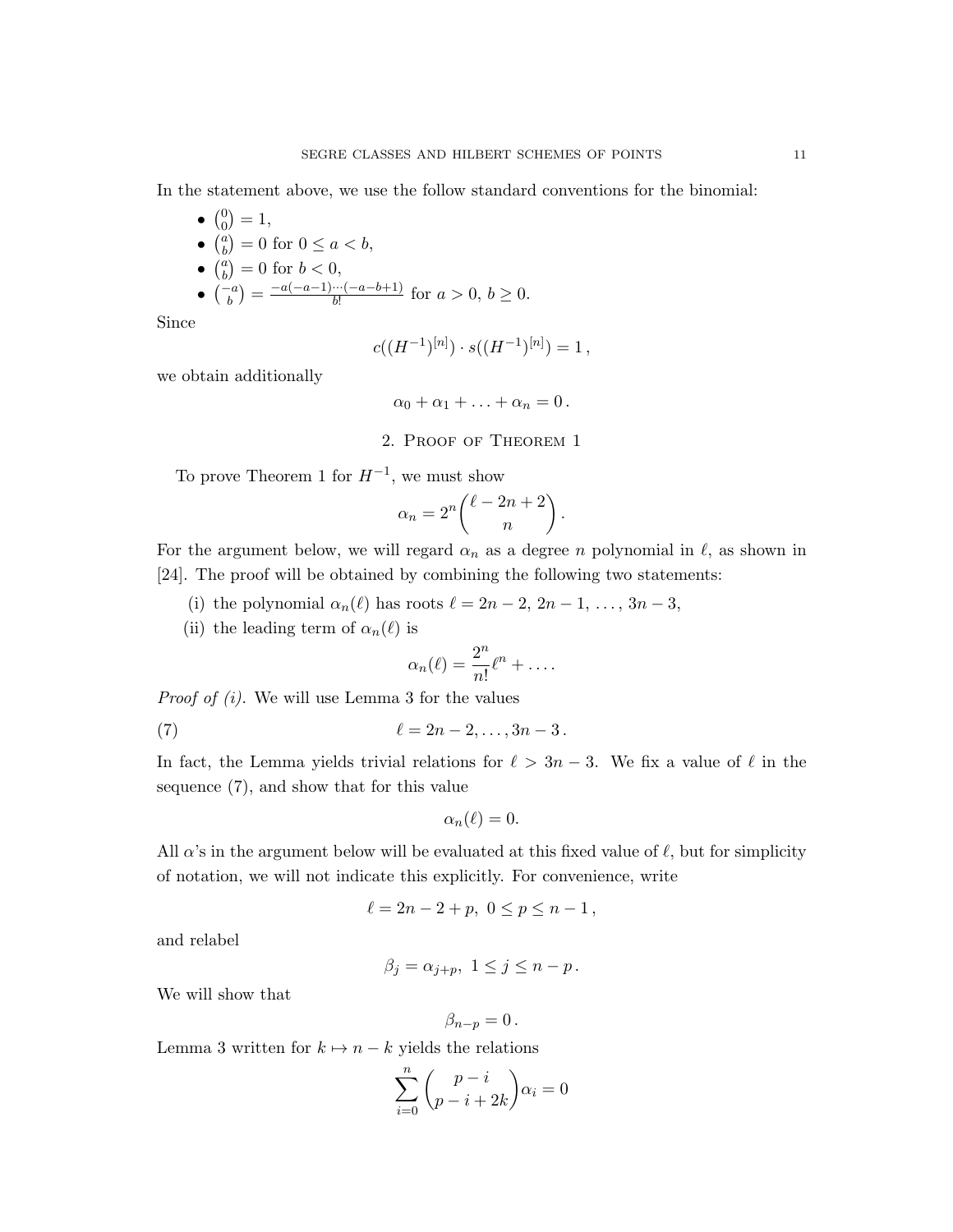for all  $0 \leq k \leq n-1$ . When  $k = 0$ , the binomials corresponding to  $i \leq p$  are equal to 1, while those for  $i > p$  are 0. We obtain

(8) 
$$
\alpha_0 + \ldots + \alpha_p = 0 \implies \beta_1 + \ldots + \beta_{n-p} = 0.
$$

When  $1 \leq k \leq n-1$ , the binomials with  $i \leq p$  are zero, so the only possible non-zero binomial numbers are obtained for  $i > p$ . Writing  $i = p + j$ , the above identity becomes

(9) 
$$
\sum_{j=1}^{n-p} \binom{-j}{2k-j} \beta_j = 0.
$$

Note that

$$
\begin{pmatrix} -j \\ 2k - j \end{pmatrix} = (-1)^j \begin{pmatrix} 2k - 1 \\ j - 1 \end{pmatrix}.
$$

We collect all the equations (8) and (9) for values  $k \leq n - p - 1$  derived above. Using the notation of the Lemma 4 below, the system of equations in  $\beta'_j s$  thus obtained can be written as

$$
A_{n-p}\begin{bmatrix} \beta_1 \\ \beta_2 \\ \dots \\ \beta_{n-p} \end{bmatrix} = 0.
$$

By Lemma 4,  $A_{n-p}$  is invertible. Hence,

$$
\beta_{n-p}=0
$$

as claimed.

**Lemma 4.** The  $n \times n$  matrix  $A_n$  with entries

$$
a_{ij} = (-1)^{j+1} {2i-1 \choose j}, \quad 0 \le i, j \le n-1
$$

is invertible.

*Proof.* Let A be the  $n \times n$  matrix with entries

$$
a_{ij} = \binom{m_i}{j}, \quad 0 \le i, j \le n - 1.
$$

If the  $m_i$  are distinct, we will prove the invertibility of  $A$  via a standard Vandermonde argument. Since  $A_n$  is obtained (up to the signs  $(-1)^{j+1}$  which only affect the sign of the determinant) by the specialization

$$
m_i=2i-1\,,
$$

the Lemma follows.

If two  $m$ 's are equal, then the matrix  $A$  has two equal rows, so det  $A$  vanishes. Therefore,  $\det A$  is divisible by

$$
\prod_{i
$$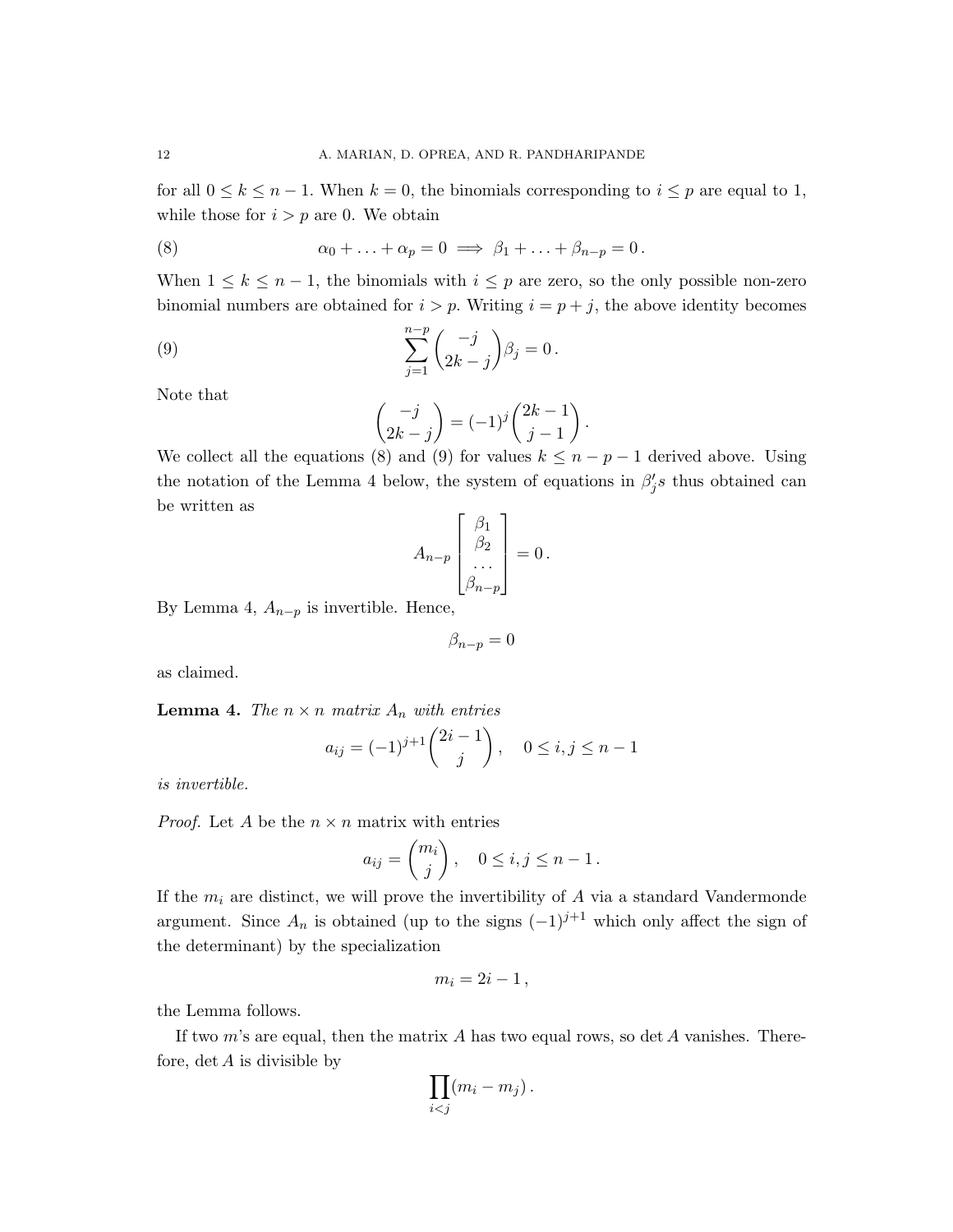Since A has degree  $\frac{n(n-1)}{2}$  in the m's, it suffices to show that the leading term is non-zero. If the leading term were zero, then  $\det A = 0$  for all choices of  $m_i$ . However, for  $m_i = i$ the matrix A is triangular with 1's on the diagonal.

*Proof of (ii)*. For the series  $A_1(z)$  in (1), we write

$$
A_1(z) = a_{11}z + a_{12}z^2 + a_{13}z^3 + \cdots
$$

By evaluating the coefficient of  $z$  in  $(1)$ , we obtain

$$
2\ell a_{11} = \int_X s_2(H) = 2\ell \implies a_{11} = 1.
$$

The coefficient of  $z^n$  in (1) yields

$$
N_{X,H,n} = \frac{(2\ell a_{11})^n}{n!} + \text{ lower order terms in } \ell
$$
  
= 
$$
\frac{2^n}{n!} \ell^n + \dots
$$

Statements (i) and (ii) imply Theorem 1 for primitively polarized  $K3$  surfaces  $(X, H)$ of degree  $2\ell$  and Picard rank 1. By (1), Theorem 1 then holds for all pairs  $(X, H)$  where X is a nonsingular projective K3 surface.

Remark 1. It is natural to consider the remaining integrals

$$
\int_{X^{[n]}} c_{n-i}(H^{[n]}) \cdot s_{n+i}(H^{[n]}).
$$

The case  $i = n$  was the subject of Lehn's conjecture. On the other hand,  $i = 0$  corresponds to the curve calculations of [5, 13, 27]:

$$
\int_{X^{[n]}} c_n(H^{[n]}) \cdot s_n(H^{[n]}) = \int_{C^{[n]}} s_n((H|_C)^{[n]}) = (-4)^n \binom{\frac{\ell}{2}}{n},
$$

where C is a smooth curve in the linear series  $|H|$ . The intermediate cases are unknown. However, when  $i = n - 1$ , the methods of this work show that

$$
\int_{X^{[n]}} c_1(H^{[n]}) \cdot s_{2n-1}(H^{[n]}) = -2^n \binom{\ell-2n+2}{n-1} \cdot \left(\ell - \frac{3n-3}{2}\right).
$$

Crucially, the proof of (i) above also establishes that  $\alpha_{n-1}$ , viewed as a degree n polynomial in  $\ell$ , has  $n - 1$  roots at

$$
\ell = 2n - 2, 2n - 3, \ldots, 3n - 4.
$$

Therefore,  $\alpha_{n-1}$  is determined up to an ambiguity of two coefficients. These can be read off from the asymptotics

$$
\alpha_{n-1} = -\frac{1}{(n-1)!} \cdot (2\ell)^n + \frac{(5n-3)}{(n-2)!} \cdot (2\ell)^{n-1} + \dots
$$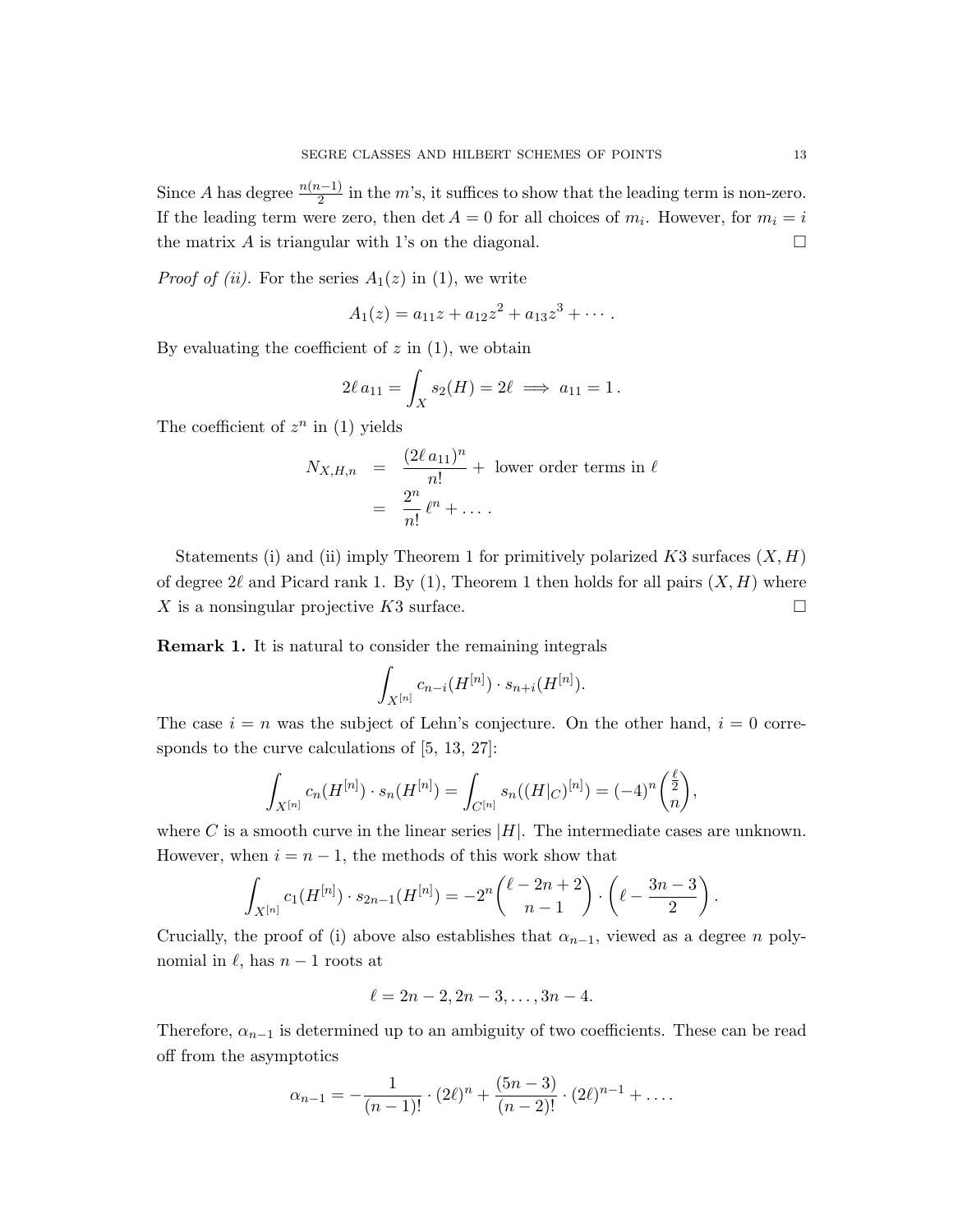To prove this fact, it is more useful to consider the full Chern and Segre polynomials in the variables  $x$  and  $y$ 

$$
c_x = 1 + c_1 x + c_2 x^2 + \dots, \ \ s_y = 1 + s_1 y + s_2 y^2 + \dots
$$

In the  $K3$  case, we derive using [7] the exponential form

$$
\sum_{n=0}^{\infty} z^n \int_{X^{[n]}} c_x(H^{[n]}) \cdot s_y(H^{[n]}) = \exp(2\ell \cdot A(z) + B(z))
$$

for power series

$$
A(z) = a_1 z + a_2 z^2 + \dots, B(z) = b_1 z + b_2 z^2 + \dots
$$

whose coefficients are polynomials in x and y. Evaluating the coefficient of  $z^n$ , we obtain the asymptotics

$$
\int_{X^{[n]}} c_x(H^{[n]}) \cdot s_y(H^{[n]}) = \frac{a_1^n}{n!} \cdot (2\ell)^n + \left(\frac{a_1^{n-1}b_1}{(n-1)!} + \frac{a_1^{n-2}a_2}{(n-2)!}\right) \cdot (2\ell)^{n-1} + \dots
$$

When  $n = 1$  this becomes

$$
\int_X c_x(H) \cdot s_y(H) = 2y(y-x) \cdot \ell \implies a_1 = y(y-x), \ \ b_1 = 0,
$$

while for  $n = 2$ , we find

$$
a_2 = y^2(y - x)(2x - 5y).
$$

Therefore,

$$
\int_{X^{[n]}} c_x(H^{[n]}) \cdot s_y(H^{[n]}) = \frac{y^n(y-x)^n}{n!} \cdot (2\ell)^n + \frac{y^n(y-x)^{n-1}(2x-5y)}{(n-2)!} \cdot (2\ell)^{n-1} + \dots
$$

Finally, we isolate the integral  $\alpha_{n-1}$  by considering the coefficient of  $xy^{2n-1}$ .

# 3. LEHN'S CONJECTURE FOR  $K$ -TRIVIAL SURFACES

We verify here several statements made in Section 0 concerning Lehn's conjecture:

- (i) Theorem 1 is equivalent to Conjecture 1 for K3 surfaces.
- (ii) Conjecture 1 for  $K3$  sufaces implies equations (3) and (4).
- (iii) Corollaries 1 and 2 hold.

*Proof of (i).* Let  $(X, H)$  be a K3 surface of degree 2 $\ell$ . We must prove

$$
\sum_{n=0}^{\infty} N_{X,H,n} z^n = \frac{(1 - 2w)^{2\ell + 6}}{(1 - 6w + 6w^2)^{\ell + 2}}
$$

for  $N_{X,H,n} = 2^n \binom{\ell - 2n + 2}{n}$  $\binom{2n+2}{n}$  given by Theorem 1 and the change of variables

$$
z = \frac{w(1-w)(1-2w)^4}{(1-6w+6w^2)^3}.
$$

The following Lemma applied to

$$
x = 2z, \quad y = 2(w - w^2)
$$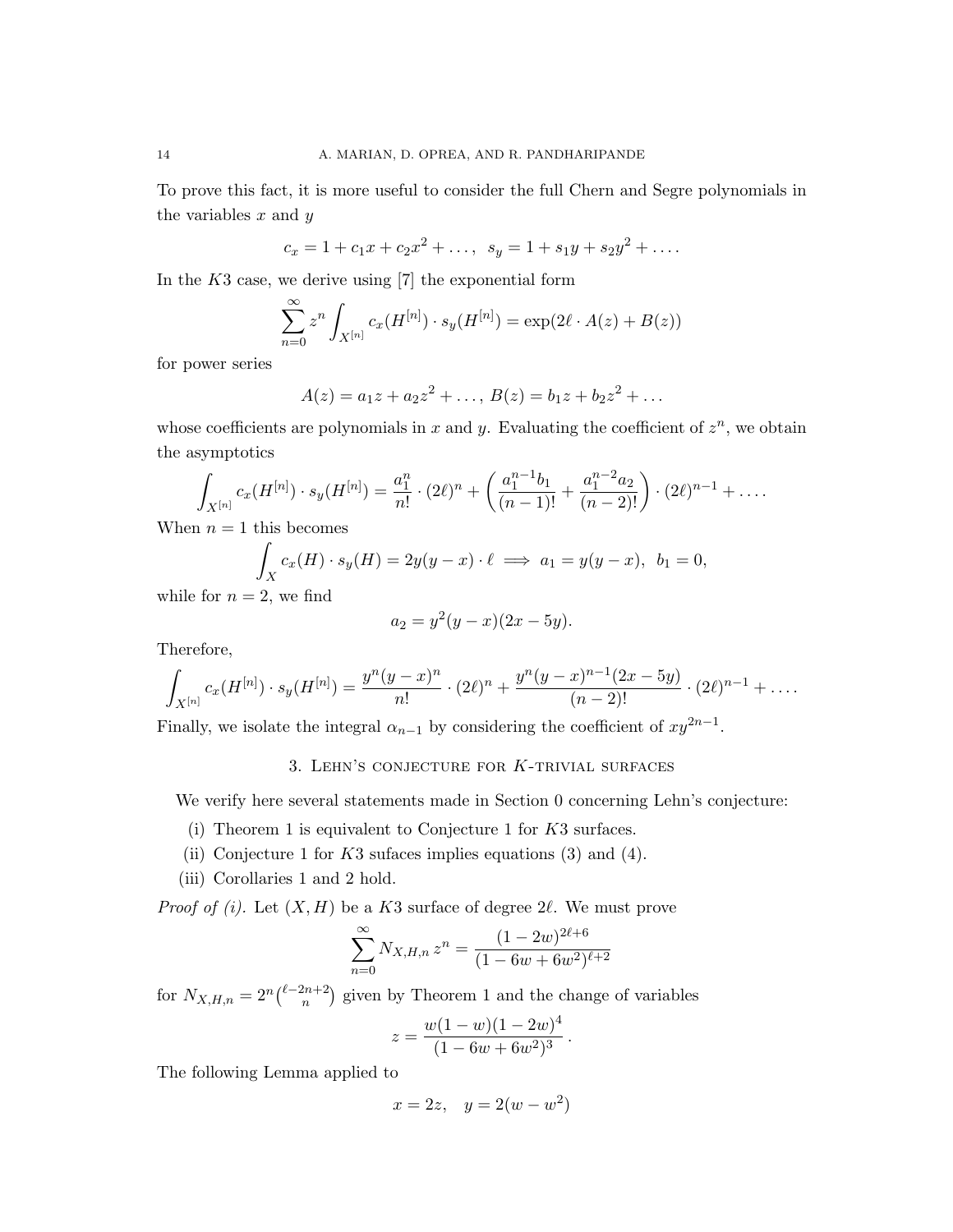completes the proof of (i).

Lemma 5. After the change of variable

$$
x = \frac{y(1-2y)^2}{(1-3y)^3},
$$

we have

$$
\sum_{n=0}^{\infty} x^n {\ell - 2n + 2 \choose n} = \frac{(1 - 2y)^{\ell+3}}{(1 - 3y)^{\ell+2}}.
$$

Proof. We carry out a further change of variables

$$
\frac{1-2y}{1-3y} = 1 + t \implies x = t(1+t)^2.
$$

We must show

$$
\sum_{n=0}^{\infty} x^n {\ell - 2n + 2 \choose n} = \frac{(1+t)^{\ell+3}}{1+3t}.
$$

Denote the left side by  $f_{\ell}(x)$ . Pascal's identity shows the recursion

(10) 
$$
f_{\ell+1}(x) = f_{\ell}(x) + x f_{\ell-2}(x).
$$

The corresponding recursion for the right side  $\frac{(1+t)^{\ell+3}}{1+3t}$  $\frac{+t}{1+3t}$  is easily verified. We prove the Lemma by induction on  $\ell$ .

We first verify the base case consisting of three consecutive integers, for instance

$$
\ell = -4, -3, -2 \, .
$$

When  $\ell = -4$ , we must show

$$
\sum_{n=0}^{\infty} x^n \binom{-2n-2}{n} = \frac{1}{(1+t)(1+3t)} = \left(\frac{dx}{dt}\right)^{-1} = \frac{dt}{dx}
$$

which may be rewritten as

(11) 
$$
t = \sum_{n=0}^{\infty} \frac{x^{n+1}}{n+1} \binom{-2n-2}{n},
$$

where  $t = g(x)$  is the solution of the equation

$$
t(1+t)^2 = x,
$$

valid in a neighborhood of  $x = 0$  and with  $g(0) = 0$ . The Taylor expansion (11) for g is equivalent to the value of the  $n<sup>th</sup>$ -derivative

$$
\frac{d^n g}{dx^n}(0) = (n-1)! \binom{-2n}{n-1}.
$$

The  $n<sup>th</sup>$ -derivative of the inverse function g at 0 is determined by the Schur-Jabotinsky Theorem [10]:  $g^{(n)}(0)$  equals

 $(n-1)!$  · coefficient of  $t^{-1}$  in the expansion of  $x^{-n}$ .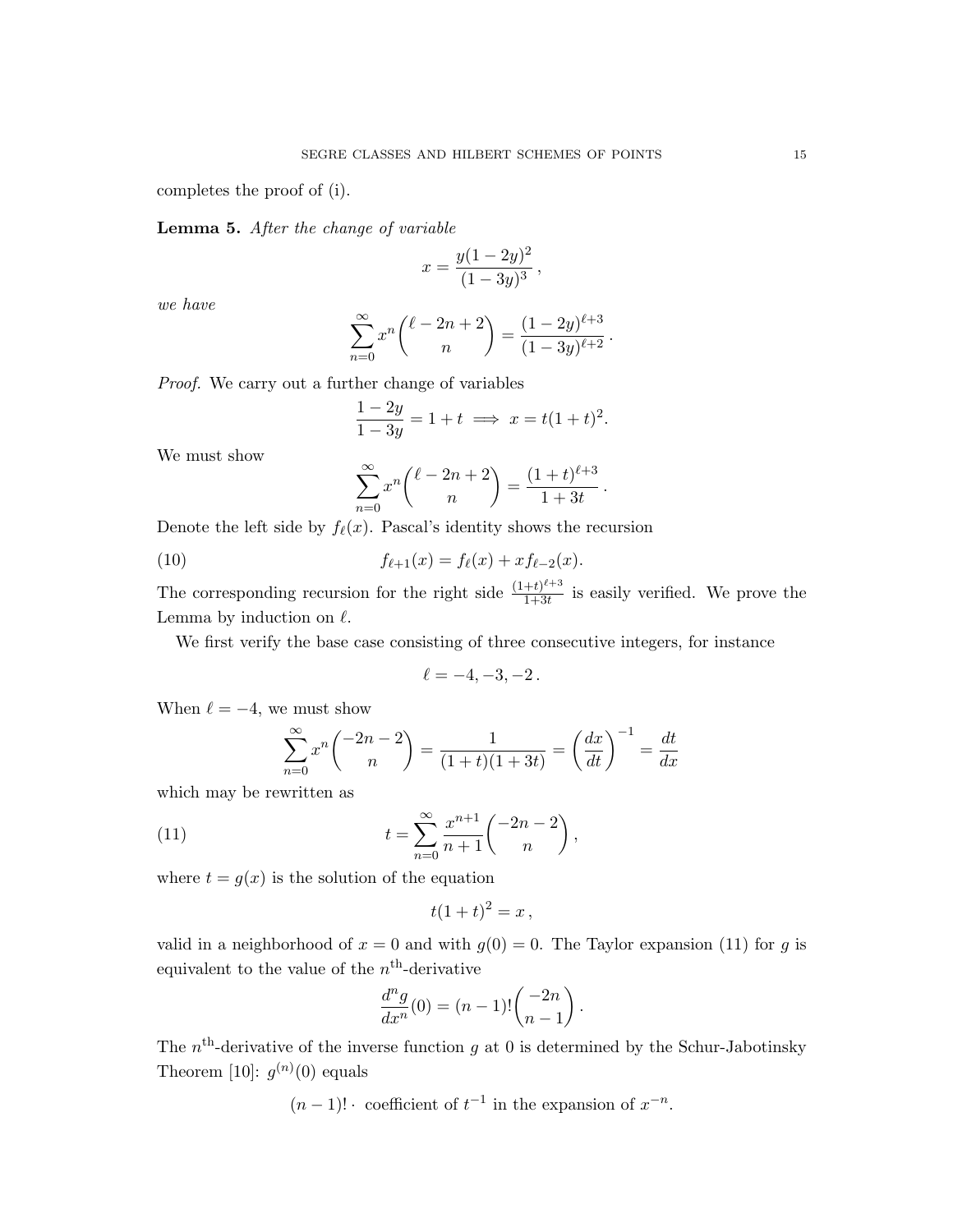Since

$$
x^{-n} = t^{-n}(1+t)^{-2n},
$$

the above coefficient has value  $\binom{-2n}{n-1}$  as required.

Using the identity

$$
\frac{1+t}{1+3t} = (1+t) - \frac{3}{(1+t)(1+3t)} \cdot t(1+t)^2 = (1+t) - 3f_{-4}(x) \cdot x
$$

and equation (11), we obtain

$$
\frac{1+t}{1+3t} = 1 + \sum_{n=0}^{\infty} \frac{x^{n+1}}{n+1} \binom{-2n-2}{n} - 3 \sum_{n=0}^{\infty} x^{n+1} \binom{-2n-2}{n}
$$

$$
= 1 + \sum_{n=0}^{\infty} x^{n+1} \binom{-2n-2}{n+1}
$$

$$
= f_{-2}(x),
$$

which verifies the Lemma for  $\ell = -2$ .

For  $n \geq 1$ , we have the identity

$$
\binom{-2n-1}{n} = \frac{3}{2} \binom{-2n}{n}.
$$

Taking into account corrections coming from  $n = 0$ , we obtain

$$
\sum_{n=0}^{\infty} x^n \binom{-2n-1}{n} = \frac{3}{2} \sum_{n=0}^{\infty} x^n \binom{-2n}{n} - \frac{1}{2}.
$$

Equivalently,

$$
f_{-3}(x) = \frac{3}{2}f_{-2}(x) - \frac{1}{2} = \frac{3}{2} \cdot \frac{1+t}{1+3t} - \frac{1}{2} = \frac{1}{1+3t},
$$

which verifies the remaining base case.

*Proof of (ii).* We combine equations (1) and (2) for a K3 surface  $(X, H)$  of degree  $2\ell$  to obtain  $\overline{a}$ 

$$
\exp(2\ell A_1(z) + 24A_4(z)) = \frac{(1-2w)^{2\ell+6}}{(1-6w+6w^2)^{\ell+2}}.
$$

Setting  $\ell = 0$  yields

$$
\exp(24A_4(z)) = \frac{(1-2w)^6}{(1-6w+6w^2)^2}
$$

and thus

$$
\exp(2\ell A_1(z)) = \frac{(1-2w)^{2\ell}}{(1-6w+6w^2)^{\ell}} \implies A_1(z) = \frac{1}{2}\log\left(\frac{1-4w+4w^2}{1-6w+6w^2}\right).
$$

Setting as before

$$
z = \frac{1}{2}t(1+t)^2 \implies \frac{1-4w+4w^2}{1-6w+6w^2} = 1+t,
$$

we obtain equation (3). Equation (4) follows by the same method.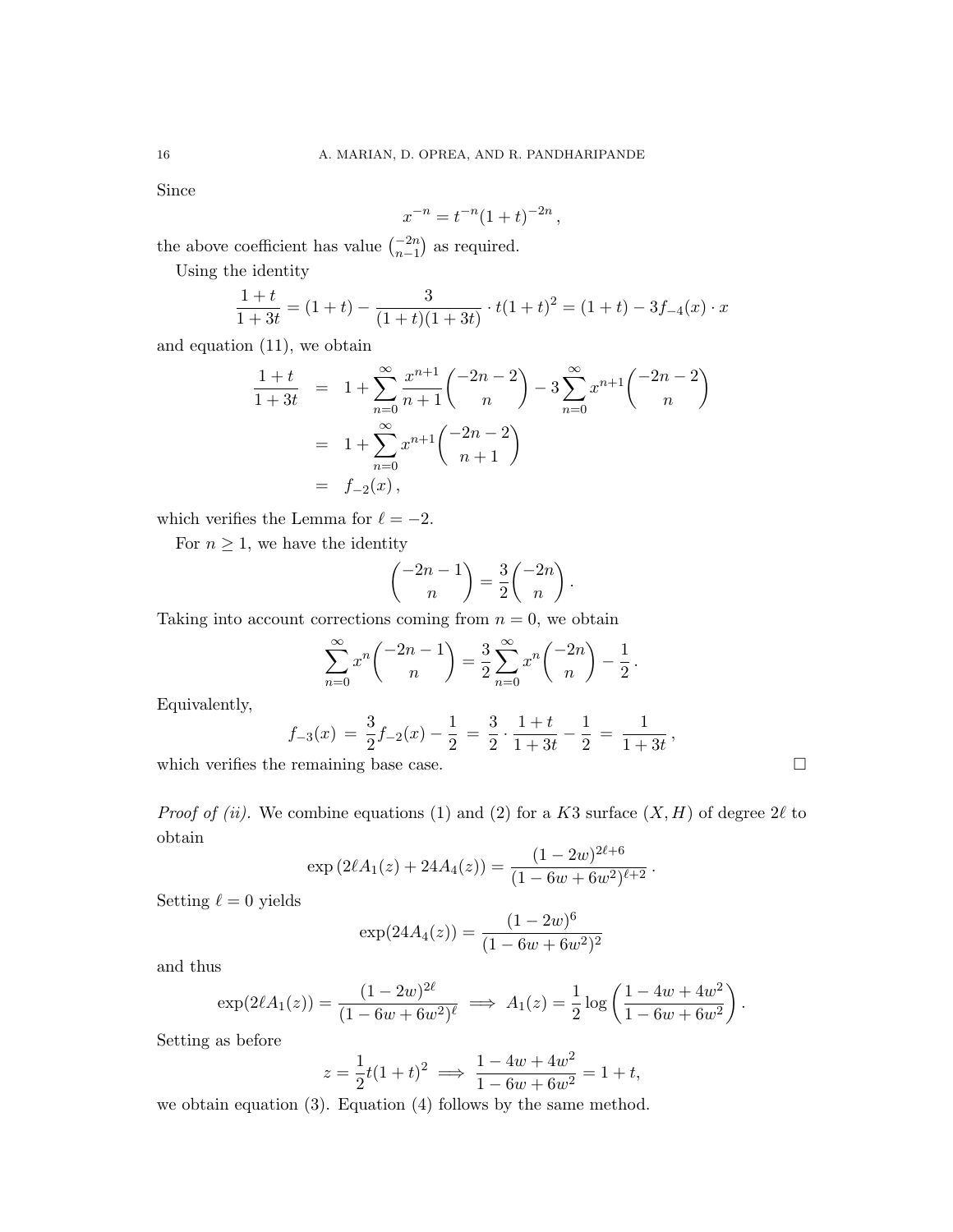*Proof of (iii).* Let  $(A, H)$  be an abelian or bielliptic surface of degree  $2\ell$ . Equation (1) and the proof of (ii) yield

$$
\sum_{n=0}^{\infty} N_{A,H,n} z^n = \exp(2\ell A_1(z)) = \frac{(1 - 2w)^{2\ell}}{(1 - 6w + 6w^2)^{\ell}}
$$

Corollary 1 is equivalent to the identity

$$
\sum_{n=0}^{\infty} z^n \frac{2^n \ell}{n} {\ell - 2n - 1 \choose n-1} = \frac{(1 - 2w)^{2\ell}}{(1 - 6w + 6w^2)^{\ell}}.
$$

After the change of variables  $2z = x$  and  $2(w - w^2) = y$ , we obtain

(12) 
$$
\sum_{n=0}^{\infty} x^n \frac{\ell}{n} {\ell-2n-1 \choose n-1} = \left(\frac{1-2y}{1-3y}\right)^{\ell}
$$

in the notation of Lemma 5. We have

$$
\frac{dy}{dx} = \left(\frac{dx}{dy}\right)^{-1} = \frac{(1-3y)^4}{1-2y} \implies d\left(\frac{1-2y}{1-3y}\right) = \frac{(1-3y)^2}{1-2y}dx.
$$

Writing Lemma 5 for  $\ell \mapsto \ell - 5$ , we obtain

$$
\sum_{n=0}^{\infty} x^n \binom{\ell - 2n - 3}{n} = \frac{(1 - 2y)^{\ell - 2}}{(1 - 3y)^{\ell - 3}}
$$

and therefore also

$$
\sum_{n=0}^{\infty} x^n \binom{\ell-2n-3}{n} dx = \frac{(1-2y)^{\ell-1}}{(1-3y)^{\ell-1}} d\left(\frac{1-2y}{1-3y}\right).
$$

After integration, we obtain

$$
\sum_{n=0}^{\infty} \frac{x^{n+1}}{n+1} {\binom{\ell-2n-3}{n}} = \frac{1}{\ell} \frac{(1-2y)^{\ell}}{(1-3y)^{\ell}} - \frac{1}{\ell}
$$

which yields (12) after the shift  $n \to n-1$ . This proves Corollary 1.

Let  $(E, H)$  be an Enriques surface of degree 2 $\ell$ . Equation (1) yields

$$
\sum_{n=0}^{\infty} N_{E,H,n} z^n = \exp(2\ell A_1(z) + 12A_4(z)) = \frac{(1-2w)^{2\ell+3}}{(1-6w+6w^2)^{\ell+1}}.
$$

Using the change of variables  $2z = x$  and  $2(w - w^2) = y$  as above, we obtain

$$
\sum_{n=0}^{\infty} \frac{N_{E,H,n}}{2^n} x^n = \frac{(1-2y)^{\ell + \frac{3}{2}}}{(1-3y)^{\ell + 1}}.
$$

In particular, by Lemma 5,

(13) 
$$
\left(\sum_{n=0}^{\infty} \frac{N_{E,H,n}}{2^n} x^n\right)^2 = \sum_{n=0}^{\infty} x^n \left(\frac{2\ell - 2n + 2}{n}\right) = \sum_{n=0}^{\infty} \frac{N_{X,H,n}}{2^n} x^n,
$$

where the  $(X, H)$  is the K3 double covering E with the divisor class determined by pull-back. The proof of Corollary 2 is complete.

.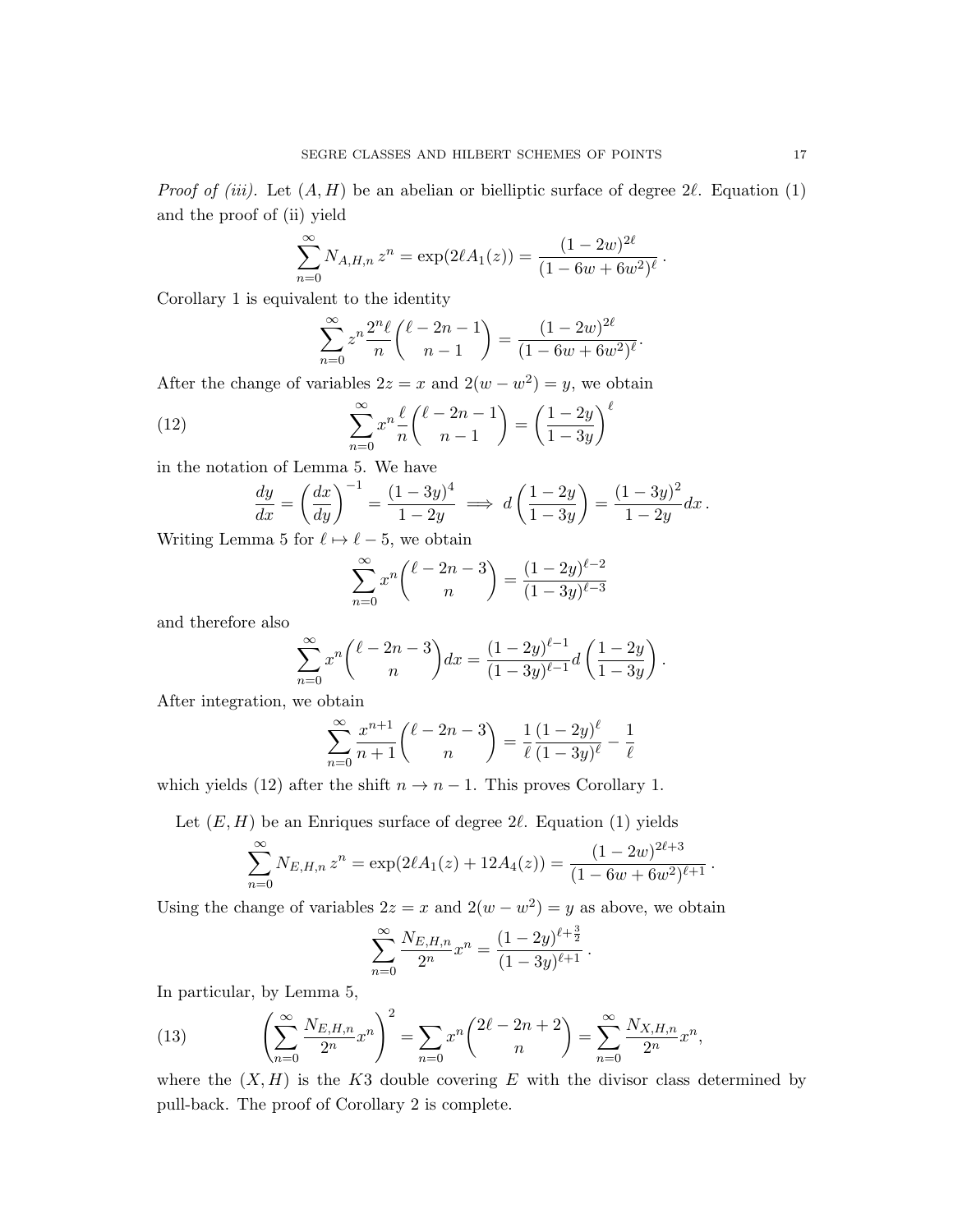**Corollary 3.** If Y is a minimal elliptic surface and  $H = mf$  is a multiple of the fiber class, then

$$
\sum_{n} \frac{N_{Y,H,n}}{2^n} x^n = \left(\sum_{n=0}^{\infty} x^n \binom{-2n+2}{n}\right)^{\chi(\mathcal{O}_Y)/2}
$$

.

.

Proof. Equation (1) yields

$$
\sum_{n} N_{Y,H,n} z^{n} = \exp(12\chi(\mathcal{O}_{Y}) \cdot A_{4}(z)) = \left(\frac{(1-2w)^{3}}{1-6w+6w^{2}}\right)^{\chi(\mathcal{O}_{Y})}
$$

The Corollary follows via the change of variables  $2z = x$  and  $2(w - w^2) = y$  and Lemma  $5.$ 

## 4. Moduli of K3 surfaces

4.1. **Tautological classes.** Let  $\mathcal{M}_{2\ell}$  be the moduli space of quasi-polarized K3 surfaces  $(X, H)$  of degree  $2\ell$ . The Noether-Lefschetz loci define classes in the Chow ring  $\mathsf{A}^{\star}(\mathcal{M}_{2\ell},\mathbb{Q})$ . Let

$$
\mathsf{NL}^\star(\mathcal{M}_{2\ell}) \subset \mathsf{A}^\star(\mathcal{M}_{2\ell},\mathbb{Q})
$$

be the subalgebra generated by Noether-Lefschetz loci (of all codimensions). A basic result conjectured in [18] and proven in [3] is the isomorphism

$$
\mathsf{NL}^1(\mathcal{M}_{2\ell}) = \mathsf{A}^1(\mathcal{M}_{2\ell}, \mathbb{Q})\,.
$$

Another method of constructing classes in  $\mathsf{A}^{\star}(\mathcal{M}_{2\ell}, \mathbb{Q})$  is the following. Let

$$
\pi: \mathcal{X} \rightarrow \mathcal{M}_{2\ell}
$$

be the universal surface. Let

$$
\mathcal{H} \to \mathcal{X} \quad \text{and} \quad \mathcal{T}_{\pi} \to \mathcal{X}
$$

the universal quasi-polarization (canonical up to a twist by an element of  $Pic(\mathcal{M}_{2\ell})$ ) and the relative tangent bundle. The  $\kappa$  classes are defined by

$$
\kappa_{a,b} = \pi_* \left( c_1(\mathcal{H})^a \cdot c_2(\mathcal{T}_{\pi})^b \right) \in A^{a+2b-2}(\mathcal{M}_{2\ell}, \mathbb{Q}) .
$$

There is no need to include a  $\kappa$  index for the first Chern class of  $\mathcal{T}_{\pi}$  since

$$
c_1(\mathcal{T}_\pi)=-\pi^*\lambda
$$

where  $\lambda = c_1(\mathbb{E})$  is the first Chern class of the Hodge line bundle

$$
\mathbb{E} \to \mathcal{M}_{2\ell}
$$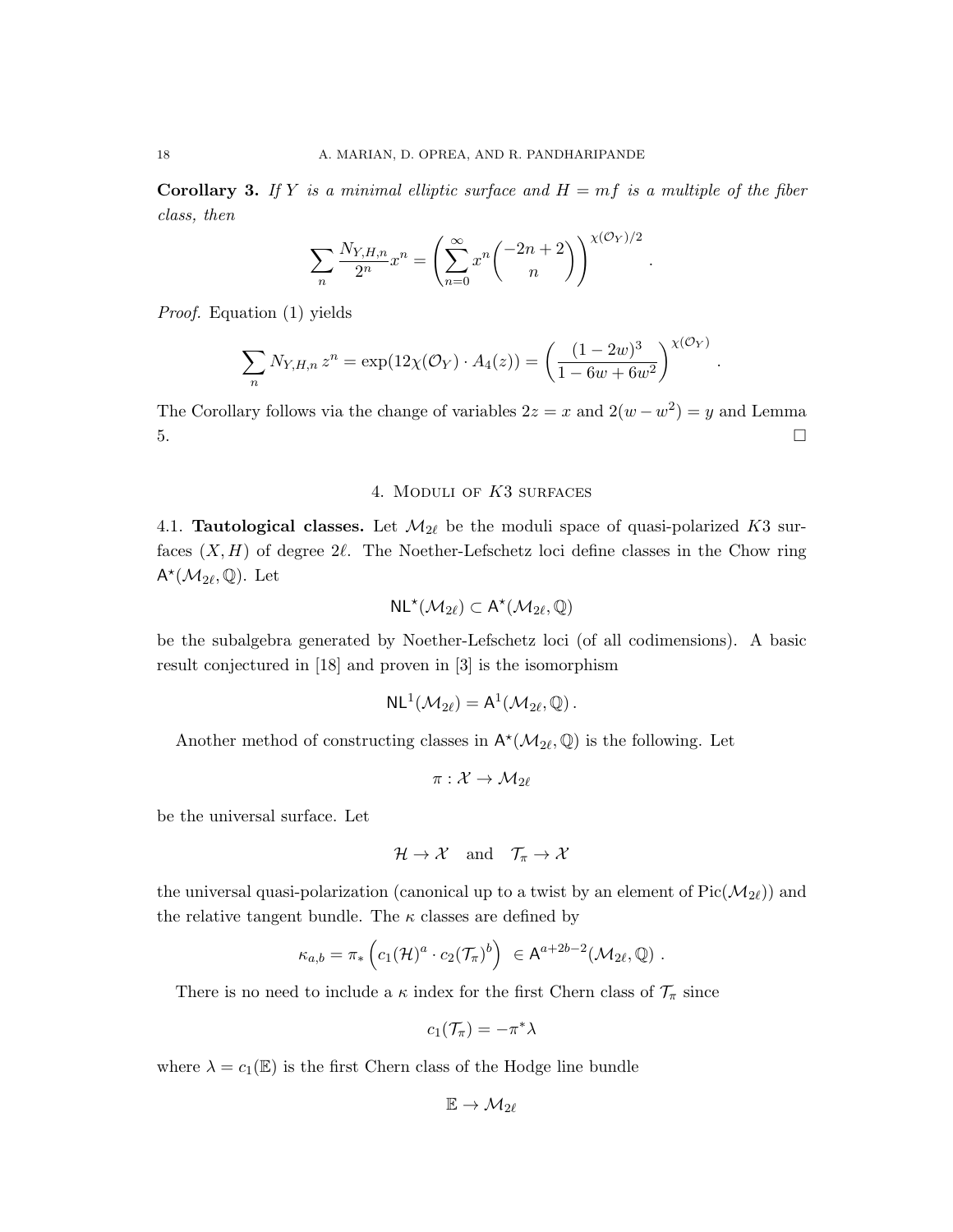with fiber  $H^0(X, K_X)$  over the moduli point  $(X, H) \in \mathcal{M}_{2\ell}$ . The Hodge class  $\lambda$  is known to be supported on Noether-Lefschetz divisors.<sup>2</sup> The ring generated by  $\lambda$  has been determined in [8].

On the Noether-Lefschetz locus  $\mathcal{M}_{\Lambda} \subset \mathcal{M}_{2\ell}$  corresponding to the Picard lattice  $\Lambda$ , richer  $\kappa$  classes may be defined using all the powers of all the universal line bundles associated to  $\Lambda$ . If  $H_1, \ldots, H_r$  is a basis of  $\Lambda$  and

$$
\mathcal{H}_1,\ldots,\mathcal{H}_r\to\mathcal{X}_\Lambda
$$

are the associated universal bundles (canonical up to a twist by an element of  $Pic(\mathcal{M}_{\Lambda}))$ over the universal surface

$$
\mathcal{X}_\Lambda \to \mathcal{M}_\Lambda\,,
$$

we define the  $\kappa^{\Lambda}$  classes by

$$
\kappa_{a_1,\ldots,a_r,b} = \pi_* \left( c_1(\mathcal{H}_1)^{a_1} \cdots c_1(\mathcal{H}_r)^{a_r} \cdot c_2(\mathcal{T}_{\pi})^b \right) \in A^{\sum_i a_i + 2b - 2}(\mathcal{M}_{\Lambda}).
$$

We define the *tautological ring* of the moduli space of K3 surfaces,

$$
R^\star({\mathcal{M}}_{2\ell})\subset A^\star({\mathcal{M}}_{2\ell}, {\mathbb{Q}})\,,
$$

to be the subring generated by the push-forwards from the Noether-Lefschetz loci of all monomials in the  $\kappa$  classes. By definition,

$$
\mathsf{NL}^\star(\mathcal{M}_{2\ell}) \subset \mathsf{R}^\star(\mathcal{M}_{2\ell})\,.
$$

#### 4.2. Relations. Consider the universal surface

$$
\pi: \mathcal{X} \rightarrow \mathcal{M}_{2\ell},
$$

and the  $\pi$ -relative Quot scheme  $\mathcal{Q}_{dH,\chi}^{\pi}(\mathbb{C}^r)$  parametrizing quotients

$$
\mathbb{C}^r\otimes\mathcal{O}_X\to F\to 0
$$

where  $F$  is a rank 0 coherent sheaf on  $(X, H)$  satisfying

$$
c_1(F) = dH
$$
 and  $\chi(F) = \chi$ .

Just as in Section 1.1, the  $\pi$ -relative Quot scheme admits a reduced virtual class via the  $\pi$ -relative obstruction theory. The push-forwards

(14) 
$$
\pi_* \left( \gamma \cdot 0^k \cap \left[ \mathcal{Q}_{dH,\chi}^{\pi}(\mathbb{C}^r) \right]^{red} \right) \in A^*(\mathcal{M}_{2\ell}, \mathbb{Q})
$$

vanish for all  $k > 0$  and for all choices of cohomology classes  $\gamma$ . There is a natural torus action on  $\mathcal{Q}_{dH,\chi}^{\pi}(\mathbb{C}^r)$  via the torus action on  $\mathbb{C}^r$ . Virtual localization [9] applied to the push-forwards (14) yields relations in  $\mathsf{R}^*(\mathcal{M}_{2\ell})$ . The Noether-Lefschetz loci appear naturally when the curve class  $dH$  splits into non-multiples of  $H$ .

<sup>&</sup>lt;sup>2</sup>In [18],  $\lambda$  is considered a degenerate Noether-Lefschetz divisor. See [17, Theorem 3.1] to express  $\lambda$ in terms of proper Noether-Lefschetz divisors.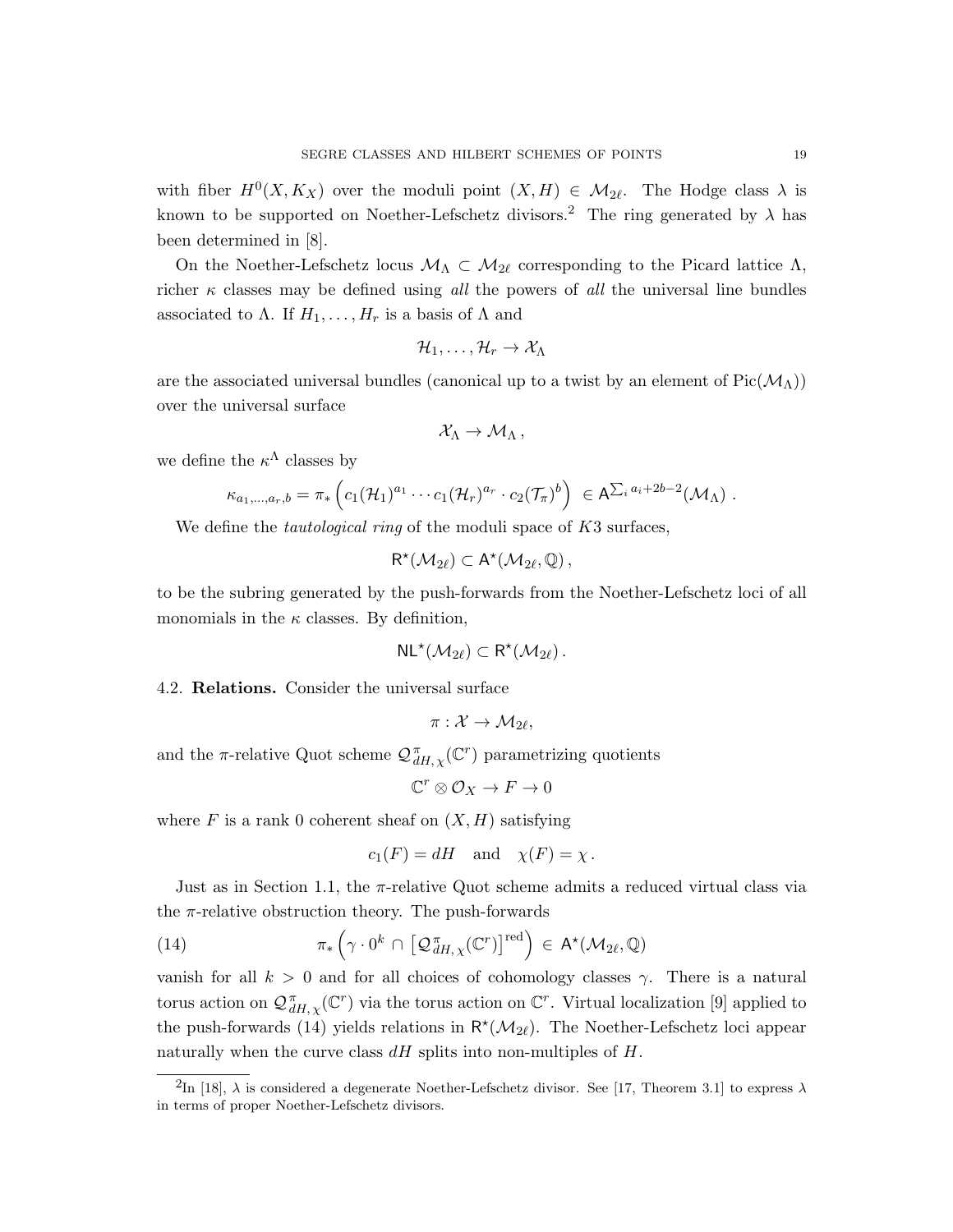There is no difficulty in writing the resulting relations in  $R^*(\mathcal{M}_{2\ell})$  in terms of pushforwards from the  $\pi$ -relative Hilbert schemes of points. To show the relations are non*trivial* requires non-vanishing results in the intersection theory of the  $\pi$ -relative Hilbert scheme. A thorougher study of the relations in  $R^*(\mathcal{M}_{2\ell})$  obtained by localizing the virtual class of  $\pi$ -relative Quot schemes will appear elsewhere.

4.3. Virtual localization. We illustrate the program proposed above with several examples. For simplicity, we will only consider the case  $d = 1$ . The relative Quot scheme

$$
p: \mathcal{Q}_{H,\chi}^{\pi}(\mathbb{C}^2) \to \mathcal{M}_{2\ell}
$$

has relative reduced virtual dimension equal to  $2n + 1$  where

$$
n=\chi+\ell.
$$

As before, there is a support morphism

$$
\mathcal{Q}_{H,\chi}^{\pi}(\mathbb{C}^2) \to \mathbb{P}(\pi_*\mathcal{H}), \quad [0 \to E \to \mathbb{C}^2 \otimes \mathcal{O}_X \to F \to 0] \mapsto \text{supp } F.
$$

Consider the codimension 1 vanishing push-forwards

$$
\frac{(-1)^n}{2} \cdot p_{\star} \left( 0^{2n+2-2k} \cdot \zeta^{2k} \cap \left[ \mathcal{Q}_{H,\,\chi}^{\pi}(\mathbb{C}^2) \right]^{red} \right) \in \mathsf{A}^1(\mathcal{M}_{2\ell},\mathbb{Q}),
$$

for  $0 \leq k \leq n$ . We evaluate these expressions via equivariant localization for the torus action induced from the splitting

$$
\mathbb{C}^2 = \mathbb{C}[0] + \mathbb{C}[1].
$$

Over the generic point  $(X, H)$  of the moduli space, the fixed loci over the Quot scheme correspond to kernels of the form

$$
E = I_Z + I_W \otimes \mathcal{O}_X(-C)
$$

where

$$
\ell(Z) = z, \ \ell(W) = w, \ z + w = n
$$

and C is a curve in the linear series  $|H|$ . The weights are distributed in two possible ways over the summands.

There are additional fixed loci over surfaces in the Noether-Lefschetz divisors corresponding to a nontrivial-splitting  $[H] = [C_1] + [C_2]$  so that

$$
E = I_Z \otimes \mathcal{O}_X(-C_1) + I_W \otimes \mathcal{O}_X(-C_2).
$$

The curve classes  $C_1, C_2$  are effective, so they intersect H nonegatively. Since

$$
C_1 \cdot H + C_2 \cdot H = 2\ell, \ \ell(Z) + \ell(W) = n - C_1 \cdot C_2,
$$

there are finitely many such Noether-Lefschetz divisors and fixed loci over them. We will address them later.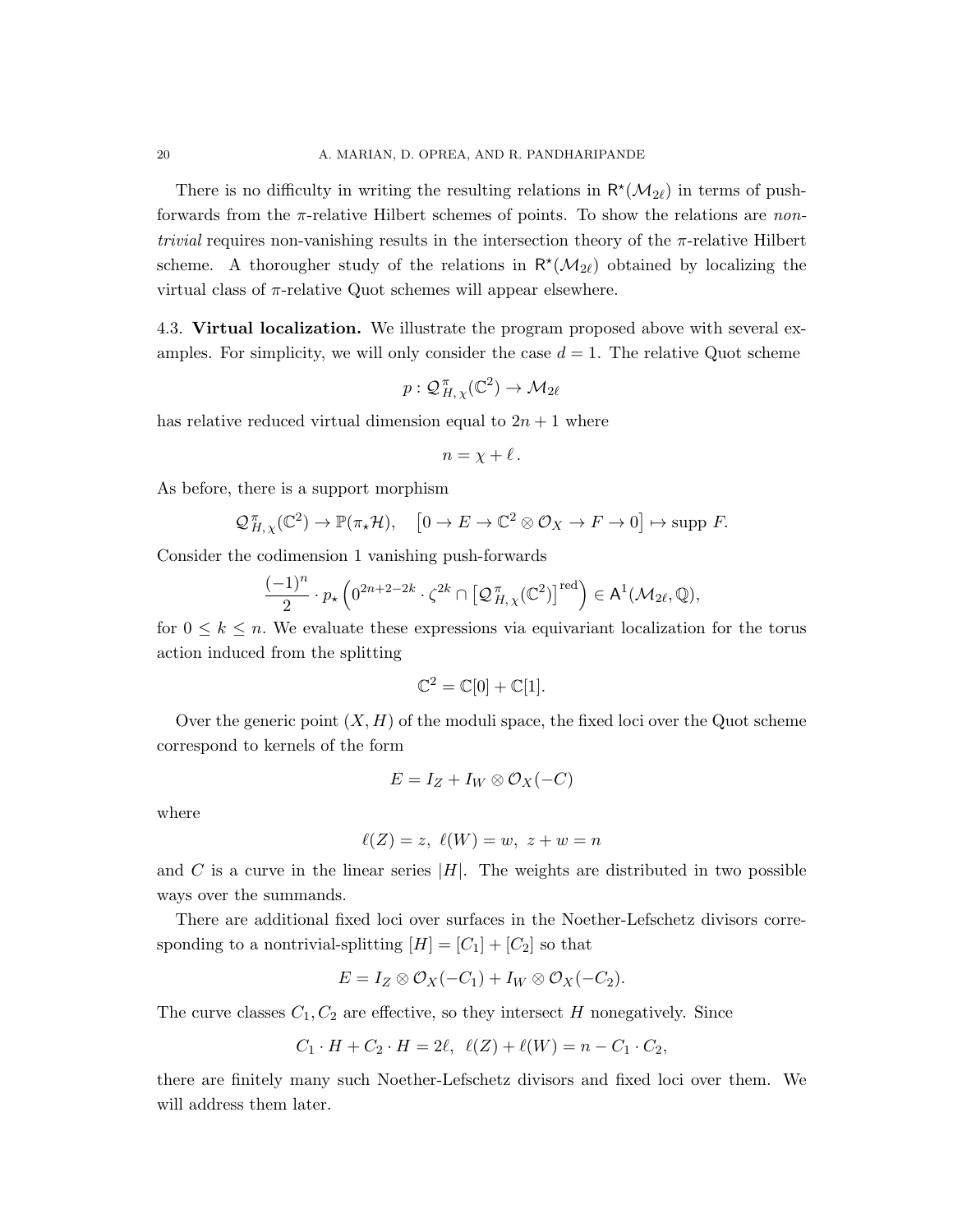For now, to describe the generic fixed loci and their contributions, we introduce the following notation:

– Over the moduli space  $\mathcal{M}_{2\ell}$ , the bundle

$$
\mathbb{V} = \pi_\star \mathcal{H}
$$

has rank  $\ell + 2$ . We write

$$
\mathbb{P} = \mathbb{P}(\mathbb{V}) \quad \text{and} \quad \mathcal{L} = \mathcal{O}_{\mathbb{P}}(1)
$$

for the associated relative linear series  $|\mathcal{H}|$  over the moduli space and the corresponding tautological line bundle respectively.

– Over the relative Hilbert scheme  $\mathcal{X}^{[z]} \to \mathcal{M}_{2\ell}$ , we introduce the rank z bundle

$$
\mathcal{H}^{[z]} = \mathrm{pr}_{2\star}(\mathrm{pr}_1^{\star}\mathcal{H} \otimes \mathcal{O}_{\mathcal{Z}}),
$$

obtained as the push forward from the universal surface of the twisted universal subscheme

$$
\mathcal{Z}\subset \mathcal{X}\times_{\mathcal{M}}\mathcal{X}^{[z]}\rightarrow \mathcal{X}^{[z]} \, .
$$

The fixed loci are

$$
\mathbf{A}[z,w] = \mathcal{X}^{[z]} \times_{\mathcal{M}} \left( \mathcal{X}^{[w]} \times_{\mathcal{M}} \mathbb{P} \right).
$$

Over the universal surface

$$
\mathbf{A}[z,w]\times_{\mathcal{M}}\mathcal{X},
$$

the universal subsheaf equals

$$
\mathcal{E}=I_{\mathcal{Z}}\,\oplus\,I_{\mathcal{W}}\otimes\mathcal{L}^{-1}\otimes\mathcal{H}^{-1}.
$$

The non-reduced obstruction bundle over  $\mathbf{A}[z, w]$  is found by considering the fixed part of the virtual tangent bundle:

$$
\operatorname{Ext}^{\bullet}(\mathcal{E},\mathcal{F})^{\operatorname{fix}} = \operatorname{Ext}^{\bullet}(I_{\mathcal{Z}},\mathcal{O}_{\mathcal{Z}}) + \operatorname{Ext}^{\bullet}(I_{\mathcal{W}} \otimes \mathcal{L}^{-1} \otimes \mathcal{H}^{-1},\mathcal{O}_{X} - I_{\mathcal{W}} \otimes \mathcal{L}^{-1} \otimes \mathcal{H}^{-1}).
$$

To calculate this bundle explicitly, we follow the method of Section 1.2 for a fixed surface. The only difference is that in the use of relative duality, the relative canonical bundle will yield a copy of the Hodge class

$$
K_{\mathcal{X}/\mathcal{M}} = \pi^{\star} \mathbb{E} \, .
$$

We only record here the final answer (for  $z \neq 0$  and  $w \neq 0$ ):

$$
\mathrm{Obs}^{\mathrm{red}} = \mathbb{E}^{\vee} + \mathbb{E}^{\vee} \otimes \left( \mathcal{O}^{[z]}\right)^{\vee} + \mathbb{E}^{\vee} \otimes \mathcal{L} \otimes \left((\mathcal{H}^{-1})^{[w]}\right)^{\vee} \, .
$$

Just as in the case of a fixed surface where almost all fixed loci have a trivial summand, the fixed loci here keep an additional copy of the Hodge bundle. The corresponding contribution

$$
Cont \mathbf{A}[z, w] = m(z, w) \cdot \lambda
$$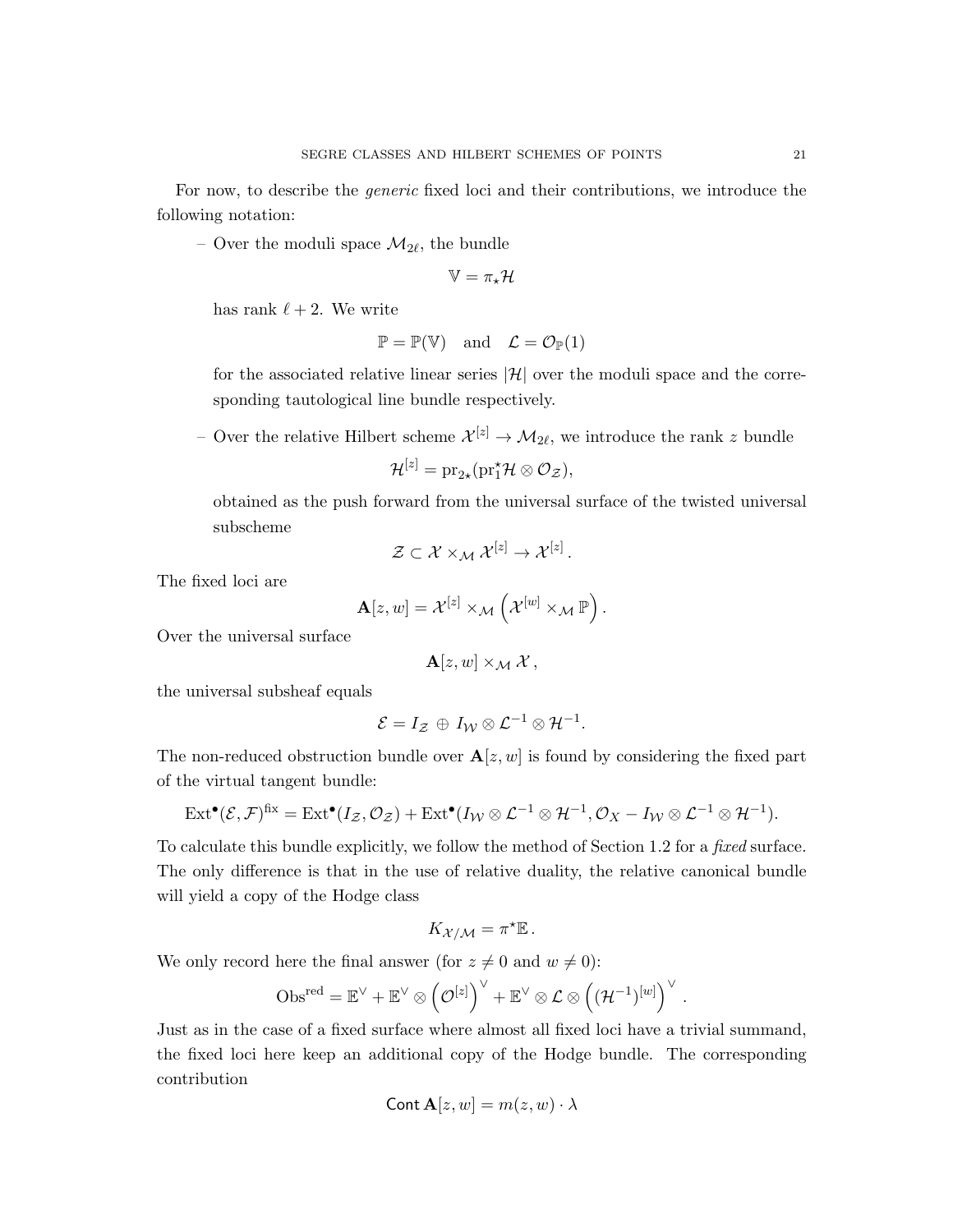is a multiple of the Hodge class. In our examples below,  $m(z, w)$  can be found via a calculation over the Hilbert scheme of a fixed surface. (A separate calculation shows that the same conclusion also holds for  $w = 0$ .)

There are however two exceptions, where the formulas above must be modified. These correspond to the two fixed loci  $F^+$  and  $F^-$  where the splitting of the kernel is

 $E = \mathcal{O}_X[0] \oplus I_W \otimes \mathcal{O}_X(-C)[1]$  or  $E = I_Z \otimes \mathcal{O}_X(-C)[0] \oplus \mathcal{O}_X[1]$ 

for a curve C in the linear series  $|H|$ . We have

$$
\mathsf{F}^+\simeq \mathsf{F}^-\simeq \mathcal{X}^{[n]}\times_{\mathcal{M}}\mathbb{P}.
$$

The following hold true:

– The obstruction bundle equals

$$
\text{Obs}^{\text{red}} = \mathbb{E}^{\vee} \otimes \mathcal{L} \otimes \left( (\mathcal{H}^{-1})^{[n]}\right)^{\vee},
$$

so that

$$
\left[F^+\right]^{\mathrm{vir}}=\left[F^-\right]^{\mathrm{vir}}=(-1)^n\cdot\mathsf{e}\left(\mathbb{E}\otimes\mathcal{L}^{-1}\otimes(\mathcal{H}^{-1})^{[n]}\right)\,.
$$

– The virtual normal bundle is

$$
N^{\pm} = \left( \mathbb{C} + \mathbb{E}^{\vee} + \mathcal{L}^{-1} \otimes (\mathcal{H}^{-1})^{[n]} - \mathcal{L}^{-1} \otimes V^{\vee} \otimes \mathbb{E}^{\vee} \right)[\pm 1] \,.
$$

The formulas of Section 1.2 are special cases.

Therefore,

$$
\begin{array}{lcl} \displaystyle \frac{1}{\mathsf{e}(\mathsf{N}^+)} & = & \displaystyle \frac{c_-(\mathcal{L} \otimes \mathbb{V} \otimes \mathbb{E})}{1-\lambda} \cdot \frac{1}{c_+(\mathcal{L}^{-1} \otimes (\mathcal{H}^{-1})^{[n]})} \, , \\ \displaystyle \frac{1}{\mathsf{e}(\mathsf{N}^-)} & = & (-1)^{n-\ell} \cdot \frac{c_+(\mathcal{L} \otimes \mathbb{V} \otimes \mathbb{E})}{1+\lambda} \cdot \frac{1}{c_-(\mathcal{L}^{-1} \otimes (\mathcal{H}^{-1})^{[n]})} \, . \end{array}
$$

The localization contributions of the fixed loci  $F^+$  and  $F^-$  are be equal and take the form

$$
q_{\star}\left(\zeta^{2k}\cdot\mathbf{e}\left(\mathbb{E}\otimes\mathcal{L}^{-1}\otimes(\mathcal{H}^{-1})^{[n]}\right)\cdot\frac{c_{-}(\mathcal{L}\otimes\mathbb{V}\otimes\mathbb{E})}{1-\lambda}\cdot\frac{1}{c_{+}(\mathcal{L}^{-1}\otimes(\mathcal{H}^{-1})^{[n]})}\right)
$$

,

where

$$
q:\mathcal{X}^{[n]}\times_{\mathcal{M}}\mathbb{P}\rightarrow \mathcal{M}_{2\ell}
$$

is the projection. This expression can be expanded as in Section 1.3.

The following push-forwards from the relative Hilbert scheme are central to the calculation:

$$
\gamma_i = \mathrm{pr}_{\star} \left( s_{n+i+1} \left( (\mathcal{H}^{-1})^{[n]} \right) \cdot c_{n-i} \left( (\mathcal{H}^{-1})^{[n]} \right) \right) \in \mathsf{A}^1(\mathcal{M}_{2\ell}), \ \ 0 \leq i \leq n.
$$

For the sum of contributions of fixed loci dominating  $\mathcal{M}_{2\ell}$ , we obtain

$$
(-1)^{\ell+1} \cdot \left( \sum_{i=0}^n \binom{\ell+1-2n-i}{\ell+1-2k-i} \cdot \gamma_i + a_k \cdot c_1(\mathbb{V}) + b_k \cdot \lambda \right),
$$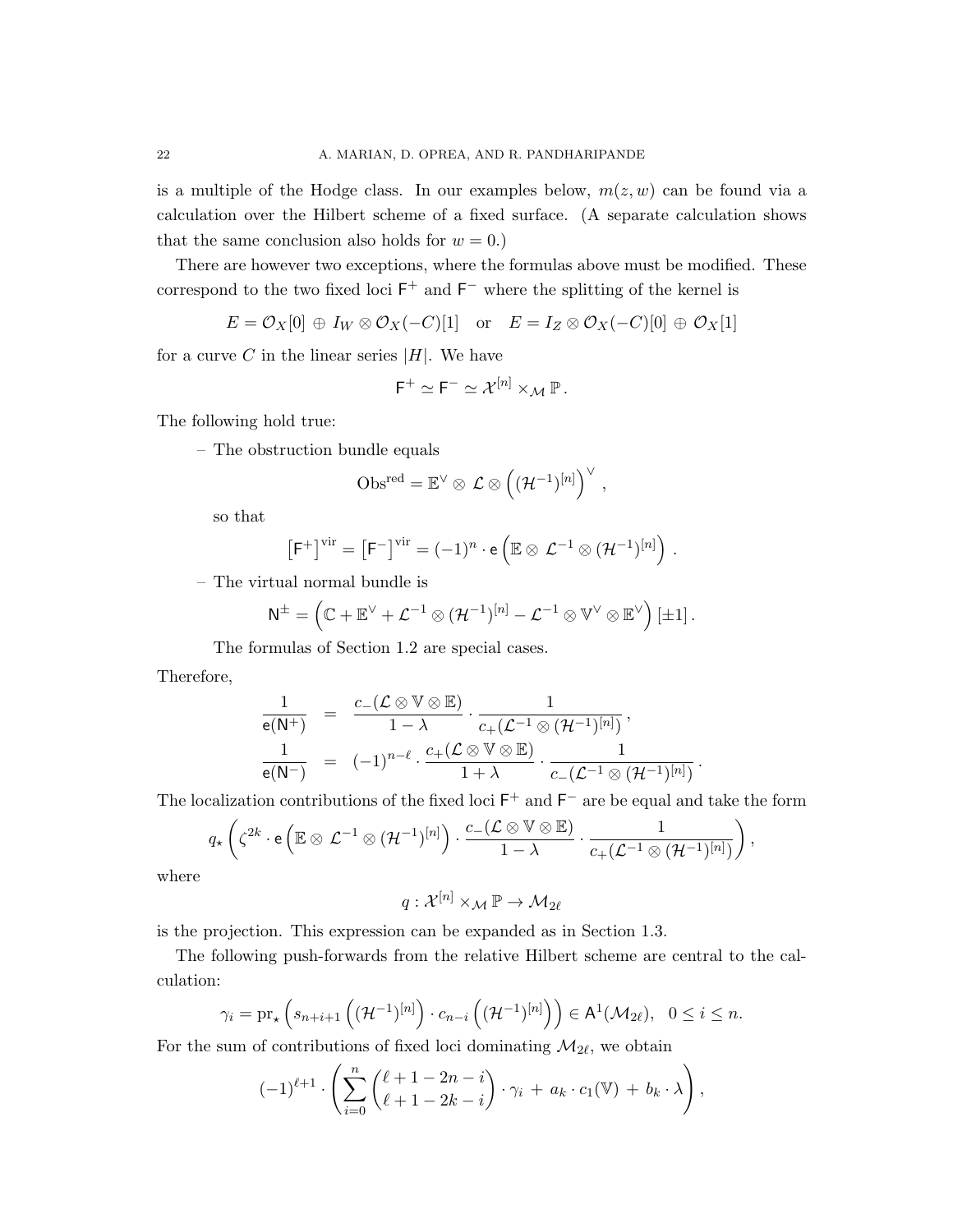for constants  $a_k$  and  $b_k$  that depend on  $\ell$ , k, n. For instance,

$$
a_k = \sum_{i=0}^n {\ell + 1 - 2n - i \choose \ell + 2 - 2k - i} \alpha_i.
$$

The expression thus obtained must be in the span of the Noether-Lefschetz divisors. Similar relations can written down in higher codimension.

The class

$$
\gamma_n = \mathrm{pr}_{\star}\left(s_{2n+1}\left((\mathcal{H}^{-1})^{[n]}\right)\right)
$$

is the codimension one analogue of the Segre integrals which are the subject of Lehn's conjecture. While there are procedures to calculate  $\gamma_n$ , we do not yet have a closed form expression. Nonetheless, by the recursions of [7], it can be seen that

$$
\gamma_n\in\mathsf{R}^\star(\mathcal{M}_{2\ell})
$$

is a combination of the classes  $\kappa_{3,0}, \kappa_{1,1}, \lambda$  with coefficients which are polynomials in  $\ell$ .

4.4. **Examples.** We present here explicit relations involving  $\kappa$  classes and Noether-Lefschetz divisors. As explained in the introduction of [18], there are two essentially equivalent ways of thinking of the Noether-Lefschetz divisors. Our convention here is that we specify the Picard class. In other words, we consider surfaces for which there exists a class  $\beta$  with given lattice

$$
\begin{bmatrix} H^2 & \beta \cdot H \\ \beta \cdot H & \beta^2 \end{bmatrix}.
$$

4.4.1. Degree two. The simplest case is of K3 surfaces of degree  $H^2 = 2$ . Relevant to the discussion are the following Noether-Lefschetz divisors:

(i) The divisor  $P$  corresponding to the lattice

$$
\begin{bmatrix} 2 & 1 \\ 1 & 0 \end{bmatrix}.
$$

(ii) The reduced divisor  $\mathcal S$  corresponding to the lattice

$$
\begin{bmatrix} 2 & 0 \\ 0 & -2 \end{bmatrix}.
$$

Here, the linear series |H| fails to be ample along the  $(-2)$ -curve. The divisor S contains  $P$  as a component.

By work of O'Grady [20], the following isomorphism holds

$$
A^1(\mathcal{M}_2,\mathbb{Q})=\mathbb{Q}\cdot[\mathcal{P}]+\mathbb{Q}\cdot[\mathcal{S}].
$$

However, there are more tautological classes to consider. In addition to the Hodge class  $\lambda$ , we also have

$$
\kappa_{3,0} = \pi_\star (c_1(\mathcal{H})^3) \quad \text{and} \quad \kappa_{1,1} = \pi_\star (c_1(\mathcal{H}) \cdot c_2(\mathcal{T}_\pi)).
$$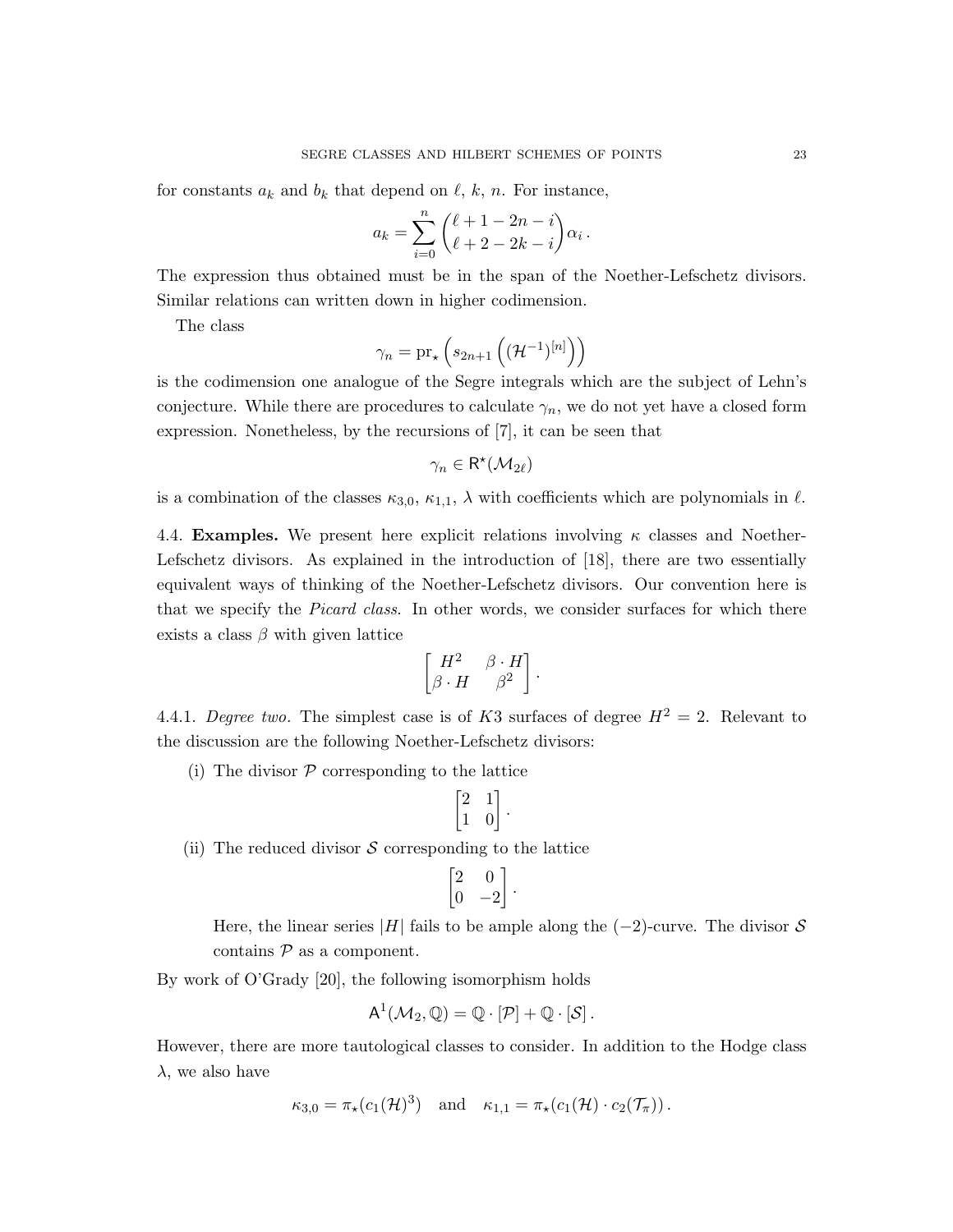While the classes  $\kappa_{3,0}$  and  $\kappa_{1,1}$  are canonically defined only up to a choice of a quasipolarization, the difference

$$
\kappa_{3,0} - 4\kappa_{1,1}
$$

is independent of choices. There are two relations connecting the four tautological classes

$$
\kappa_{3,0}-4\kappa_{1,1},\ \lambda,\ \left[\mathcal{P}\right],\ \left[\mathcal{S}\right].
$$

Proposition 1. We have

$$
\kappa_{1,1} - 4\kappa_{3,0} - 18\lambda + 12[\mathcal{P}] = 0,
$$
  

$$
\kappa_{1,1} - 4\kappa_{3,0} + \frac{9}{2}\lambda - \frac{24}{5}[\mathcal{P}] - \frac{3}{10}[\mathcal{S}] = 0.
$$

Proof. The relations are obtained by considering the following numerics:

(i) For the first relation, we use the relative Quot scheme of short exact sequences

$$
0 \to E \to \mathbb{C}^2 \otimes \mathcal{O}_X \to F \to 0
$$

where

$$
c_1(F) = H, \quad \chi(F) = 0.
$$

The relative virtual dimension equals 3, and we evaluate the pushforward

$$
p_\star(0^4\cap [\mathcal{Q}_{H,\,0}^{\pi}(\mathbb{C}^2)]^{\text{red}})\in \mathsf{A}^1(\mathcal{M}_2)\,.
$$

(ii) For the second relation, we use the numerics

$$
c_1(F) = H
$$
,  $\chi(F) = 1$ .

The relative virtual dimension equals 5, and we consider the pushforward

$$
p_\star(0^6\cap [\mathcal{Q}_{H,\,1}^\pi(\mathbb{C}^2)]^{\text{red}})\in \mathsf{A}^1(\mathcal{M}_2)\,.
$$

We provide details only for case (i) since (ii) is parallel.

– Over a generic surface  $(X, H)$ , the total contribution can be found by the method of Section 4.3. The answer is

$$
2\gamma_1 - 4c_1(\mathbb{V}) = 2\kappa_{3,0} - 4c_1(\mathbb{V}) = \frac{4\kappa_{3,0} - \kappa_{1,1}}{3} + 6\lambda.
$$

Grothendieck-Riemann-Roch was used to express

$$
c_1(\mathbb{V}) = -\frac{3\lambda}{2} + \frac{\kappa_{1,1}}{12} + \frac{\kappa_{3,0}}{6}.
$$

– Over the locus P, the classes  $H_1 = \beta$ ,  $H_2 = H - \beta$  are effective with

$$
H_1 \cdot H_2 = 1 \,, \quad H_1^2 = 0 \,, \quad H_2^2 = 0 \,.
$$

The torus fixed kernels are

$$
E = \mathcal{O}(-C_1) + \mathcal{O}(-C_2)
$$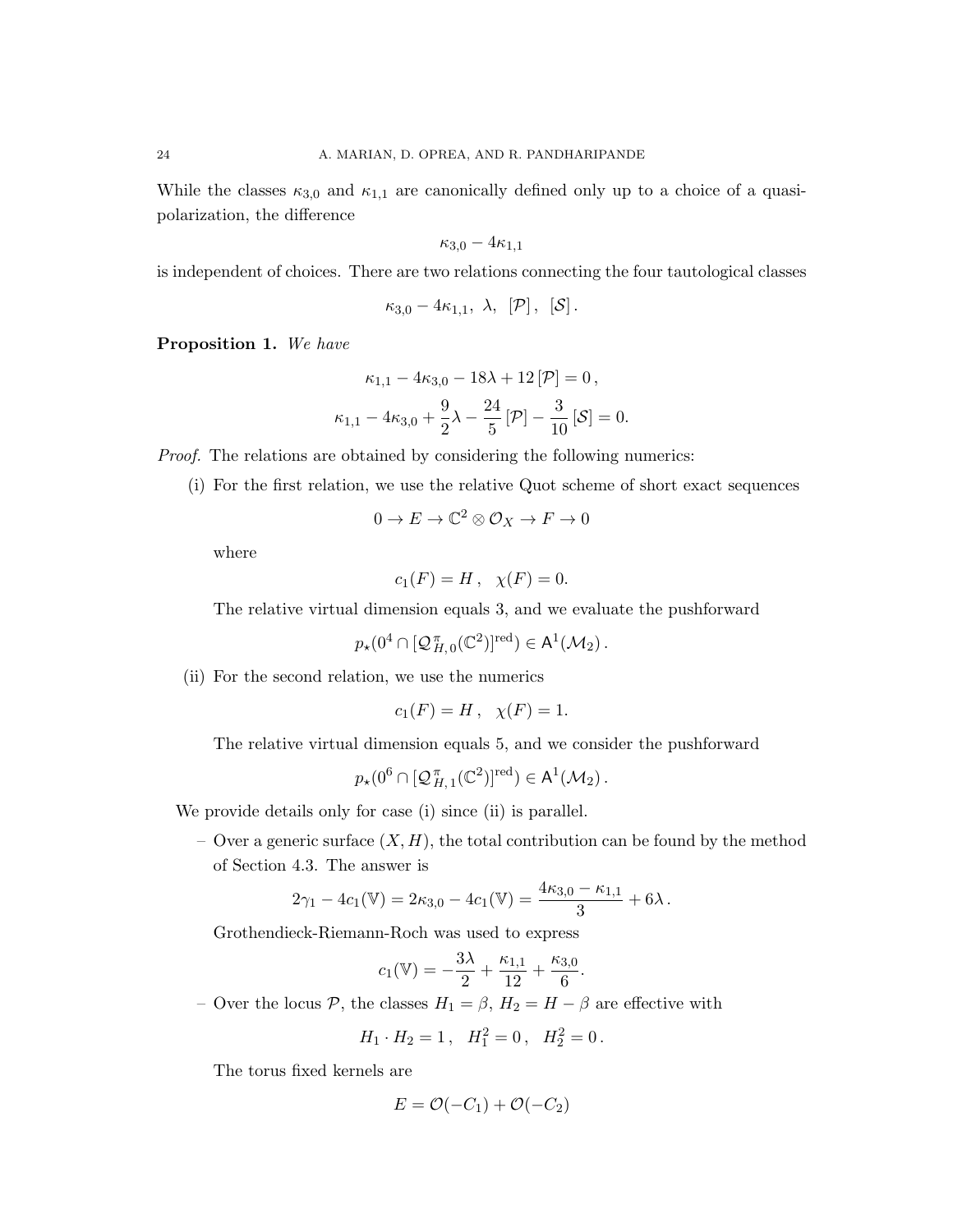for curves  $C_1$  and  $C_2$  in the linear series  $|H_1|$  and  $|H_2|$ . There are two fixed loci, with identical contributions, obtained by switching the weights. The multiplicity of the divisor  $P$  in the final calculation equals  $-2$  over each fixed locus.

The −2 can be confirmed by working over a fixed surface. Each fixed locus is isomorphic to

$$
|H_1| \times |H_2| = \mathbb{P}^1 \times \mathbb{P}^1.
$$

The fixed part of the tangent obstruction theory equals

$$
\mathrm{Ext}^{\bullet}(\mathcal{O}(-C_1),\mathcal{O}_{C_1})+\mathrm{Ext}^{\bullet}(\mathcal{O}(-C_2),\mathcal{O}_{C_2}).
$$

The Hodge factor of the reduced theory cancels the additional Hodge class coming from the normal bundle of the divisor  $P$  in the moduli stack, see [20]. The virtual class of the fixed locus agrees with the usual fundamental class.

Similarly, the normal bundle is found by considering the moving part

$$
\mathsf{N}=\mathrm{Ext}^\bullet(E,F)^{\mathrm{mov}}=\mathsf{N}_1[1]+\mathsf{N}_2[-1]
$$

where

$$
N_1 = \text{Ext}^{\bullet}(\mathcal{O}(-C_1), \mathcal{O}_{C_2}) = H^{\bullet}(\mathcal{O}(C_1)|_{C_2}) = H^{\bullet}(\mathcal{O}(C_1)) - H^{\bullet}(\mathcal{O}(C_1 - C_2))
$$
  

$$
N_2 = \text{Ext}^{\bullet}(\mathcal{O}(-C_2), \mathcal{O}_{C_1}) = H^{\bullet}(\mathcal{O}(C_2)|_{C_1}) = H^{\bullet}(\mathcal{O}(C_2)) - H^{\bullet}(\mathcal{O}(C_2 - C_1)).
$$

In families, these formulas also include the the tautological bundles  $\mathcal{L}_1$  and  $\mathcal{L}_2$ over the linear series. We have

$$
\mathsf{N}_1 = H^{\bullet}(H_1) \otimes \mathcal{L}_1 - H^{\bullet}(H_1 \otimes H_2^{-1}) \otimes \mathcal{L}_1 \otimes \mathcal{L}_2^{-1} = \mathcal{L}_1 \otimes \mathbb{C}^2 - \mathcal{L}_1 \otimes \mathcal{L}_2^{-1}
$$

and analogously

$$
\mathsf{N}_2=\mathcal{L}_2\otimes\mathbb{C}^2-\mathcal{L}_2\otimes\mathcal{L}_1^{-1}.
$$

The final multiplicity becomes

$$
\int_{\mathbb{P}^1 \times \mathbb{P}^1} \frac{1}{e(N)} = \int_{\mathbb{P}^1 \times \mathbb{P}^1} \frac{(1 + \zeta_1 - \zeta_2) \cdot (-1 - \zeta_1 + \zeta_2)}{(1 + \zeta_1)^2 (-1 + \zeta_2)^2} = -2.
$$

Remark 2. We can write down relations in higher codimension as well. For instance, evaluating the pushforward

$$
p_\star(0^4\cdot\zeta\cap [\mathcal{Q}_{H,\,0}^{\,\pi}(\mathbb{C}^2)]^{\textup{red}})\in\mathsf{A}^2(\mathcal{M}_2)
$$

yields the identity

$$
11\kappa_{4,0} - \kappa_{2,1} - 3\kappa_{3,0}^2 - 4\kappa_{3,0} \cdot [\mathcal{P}] + 6\kappa_{3,0} \cdot \lambda - 8\lambda \cdot [\mathcal{P}] + 4\lambda^2 = 0.
$$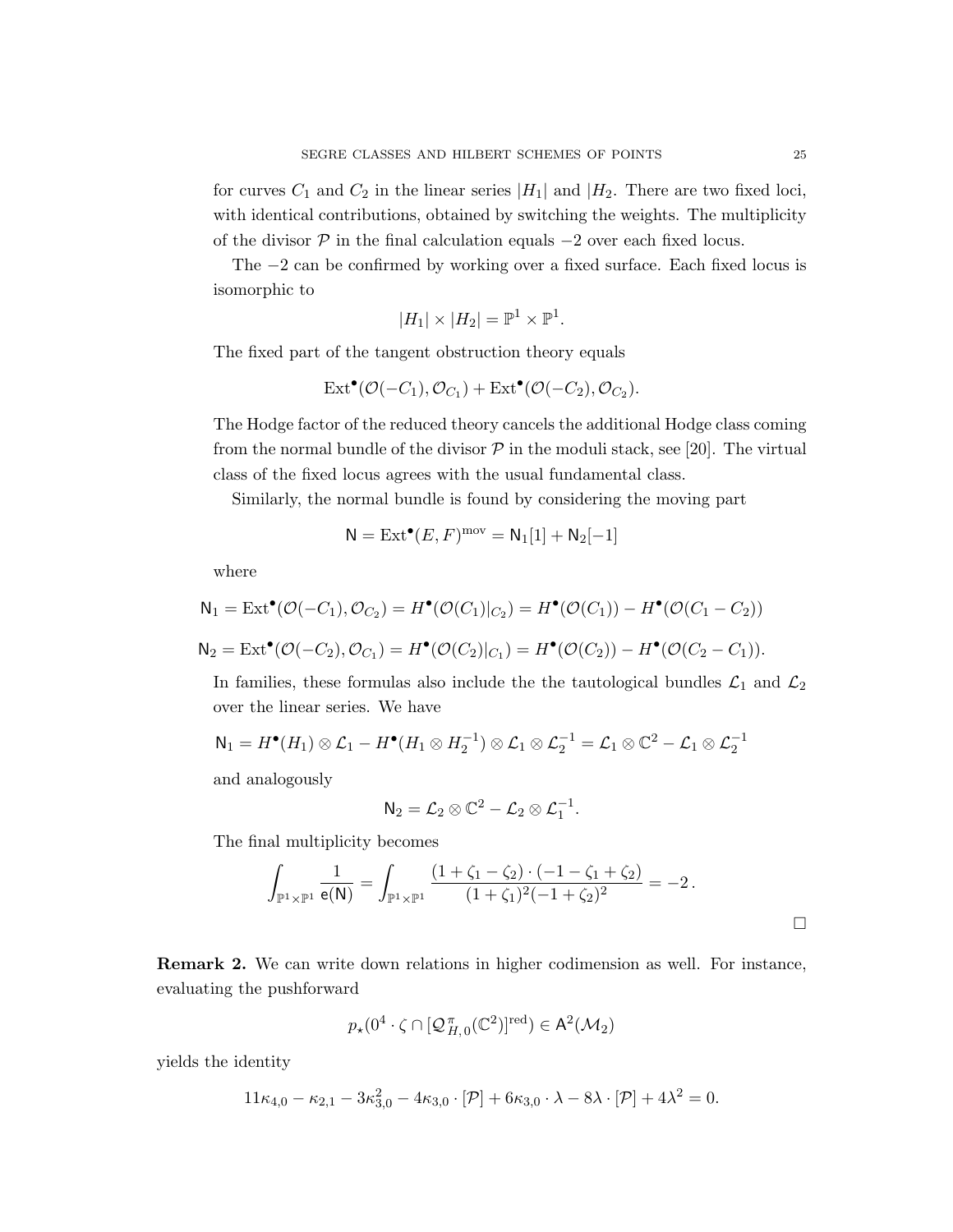4.4.2. Degree four. Our next example concerns the case of quartic K3 surfaces with  $H^2 = 4$ . We single out three Noether-Lefschetz divisors:

(i) The reduced divisor  $P_1$  corresponding to the lattice

$$
\begin{bmatrix} 4 & 1 \\ 1 & 0 \end{bmatrix}.
$$

(ii) The reduced divisor  $\mathcal{P}_2$  underlying the Noether-Lefschetz locus corresponding to the lattice

$$
\begin{bmatrix} 4 & 2 \\ 2 & 0 \end{bmatrix}.
$$

The divisor  $\mathcal{P}_2$  is not irreducible, since it receives contributions from hyperlliptic locus and from  $\mathcal{P}_1$ .

.

(iii) The reduced divisor  $S$  corresponding to the lattice

$$
\begin{bmatrix} 4 & 0 \\ 0 & -2 \end{bmatrix}
$$

Here, the linear series 
$$
|H|
$$
 fails to be ample along the  $(-2)$ -curve.

A K3 surface in the complement of the union of the three divisors  $P_1$ ,  $P_2$ , S is necessarily a nonsingular quartic in  $\mathbb{P}^3$ . Again by work of [20], we have an isomorphism

$$
A^1(\mathcal{M}_4, \mathbb{Q}) = \mathbb{Q} \cdot [\mathcal{P}_1] + \mathbb{Q} \cdot [\mathcal{P}_2] + \mathbb{Q} \cdot [\mathcal{S}].
$$

The class

$$
\kappa_{1,1}-2\kappa_{3,0}
$$

is independent of the choice of polarization. The following relations are obtained:

## Proposition 2. We have

$$
10(\kappa_{1,1} - 2\kappa_{3,0}) - 38\lambda + 8[\mathcal{P}_1] - 2[\mathcal{P}_2] - 3[\mathcal{S}] = 0,
$$
  

$$
4(\kappa_{1,1} - 2\kappa_{3,0}) - 26\lambda + 16[\mathcal{P}_1] + 2[\mathcal{P}_2] - [\mathcal{S}] = 0.
$$

The proof of Proposition 2 uses the relative Quot scheme of short exact sequences

$$
0 \to E \to \mathbb{C}^2 \otimes \mathcal{O}_X \to F \to 0
$$

where the numerics are chosen so that

$$
c_1(F) = H, \quad \chi(F) = 0.
$$

The relative virtual dimension equals 5. The first relation is obtained by evaluating the pushforward

$$
p_{\star}(0^6 \cap [\mathcal{Q}_{H,\,0}^{\pi}(\mathbb{C}^2)]^{\text{red}}) \in \mathsf{A}^1(\mathcal{M}_4),
$$

while second relation is obtained by evaluating

$$
p_\star(0^4\cdot\zeta^2\cap [{\mathcal{ Q}}^{\pi}_{H,\,0}(\mathbb{C}^2)]^{\rm red})\in\mathsf{A}^1(\mathcal{M}_4)\,.
$$

The details are similar to the proof of Proposition 1.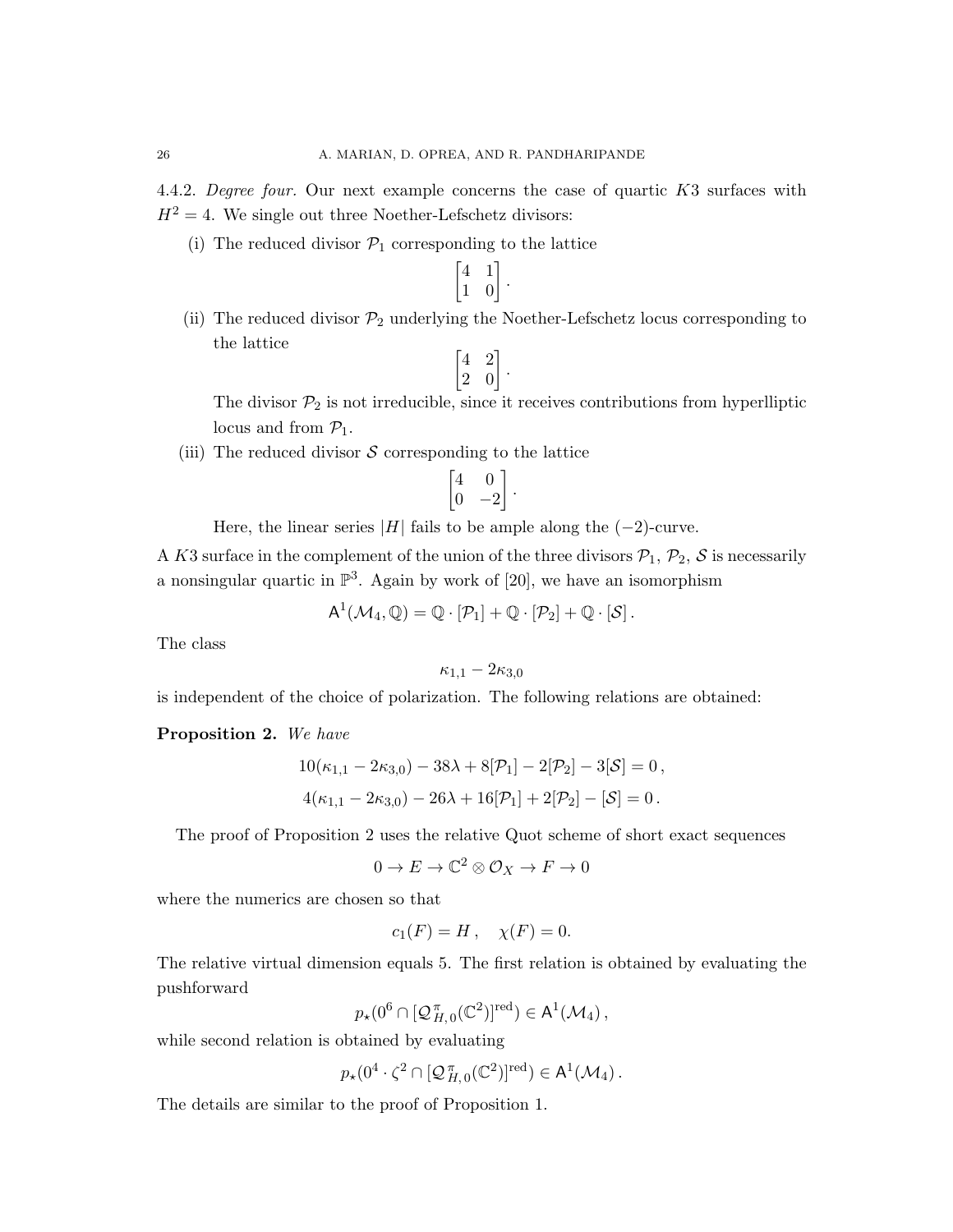4.4.3. Degree 6. Consider the reduced Noether-Lefschetz divisors

$$
\mathcal{P}_1,\,\mathcal{P}_2,\,\mathcal{P}_3,\,\mathcal{S}
$$

corresponding to the lattices

$$
\begin{bmatrix} 6 & 1 \\ 1 & 0 \end{bmatrix}, \begin{bmatrix} 6 & 2 \\ 2 & 0 \end{bmatrix}, \begin{bmatrix} 6 & 3 \\ 3 & 0 \end{bmatrix}, \begin{bmatrix} 6 & 0 \\ 0 & -2 \end{bmatrix}.
$$

The divisors  $P_2$  and  $P_3$  are not irreducible, since they contain  $P_1$  as a component. It is shown in [20] that the Picard rank is 4. We expect two relations between the invariant combination of the  $\kappa$ 's, the Hodge class and the 4 boundary divisors:

Proposition 3. We have

$$
(-3\kappa_{1,1} + 4\kappa_{3,0}) + 21\lambda - 16[\mathcal{P}_1] - [\mathcal{P}_2] + [\mathcal{S}] = 0,
$$
  
-11(3\kappa\_{1,1} - 4\kappa\_{3,0}) + 280\lambda - 230[\mathcal{P}\_1] - 38[\mathcal{P}\_2] - 2[\mathcal{P}\_3] + 10[\mathcal{S}] = 0.

These relations can be found by integrating over  $\mathcal{Q}_{H, -1}^{\pi}(\mathbb{C}^2)$  and over  $\mathcal{Q}_{H, 0}^{\pi}(\mathbb{C}^2)$ .

4.4.4. Degree 8. In this case, the Picard rank is 4, see [20]. We expect two relations between the invariant combination of the  $\kappa$ 's, the Hodge class and the 4 boundary divisors

$$
\mathcal{P}_1,\,\mathcal{P}_2,\,\mathcal{P}_3,\,\,\mathcal{S}
$$

corresponding to the lattices

$$
\begin{bmatrix} 8 & 1 \\ 1 & 0 \end{bmatrix}, \begin{bmatrix} 8 & 2 \\ 2 & 0 \end{bmatrix}, \begin{bmatrix} 8 & 3 \\ 3 & 0 \end{bmatrix}, \begin{bmatrix} 8 & 0 \\ 0 & -2 \end{bmatrix}.
$$

Integrating over  $\mathcal{Q}_{H, -2}^{\pi}(\mathbb{C}^2)$  and  $\mathcal{Q}_{H, -1}^{\pi}(\mathbb{C}^2)$  we find:

Proposition 4.

$$
\frac{8}{3}(\kappa_{1,1} - \kappa_{3,0}) - 24\lambda + 24[\mathcal{P}_1] + 4[\mathcal{P}_2] - [\mathcal{S}] = 0,
$$
  

$$
-\frac{128}{3}(\kappa_{1,1} - \kappa_{3,0}) + 424\lambda - 440[\mathcal{P}_1] - 92[\mathcal{P}_2] - 8[\mathcal{P}_3] + 15[\mathcal{S}] = 0.
$$

4.5. Conjecture. The main conjecture suggested by the abundance of relations obtained by localizing the virtual class of  $\pi$ -relative Quot schemes is the following.

**Conjecture 2.** For all  $\ell \geq 1$ , we have  $\mathsf{NL}^\star(\mathcal{M}_{2\ell}) = \mathsf{R}^\star(\mathcal{M}_{2\ell})$ .

If true, Conjecture 2 would lead to a much simpler picture of the additive structure of  $R^{\star}(\mathcal{M}_{2\ell})$  since good approaches to the span of the Noether-Lefschetz classes are available [4, 12]. We further speculate that the relations obtained by localizing the virtual class of  $\pi$ -relative Quot schemes are sufficient to prove Conjecture 2. We have checked this in small degree and small codimension.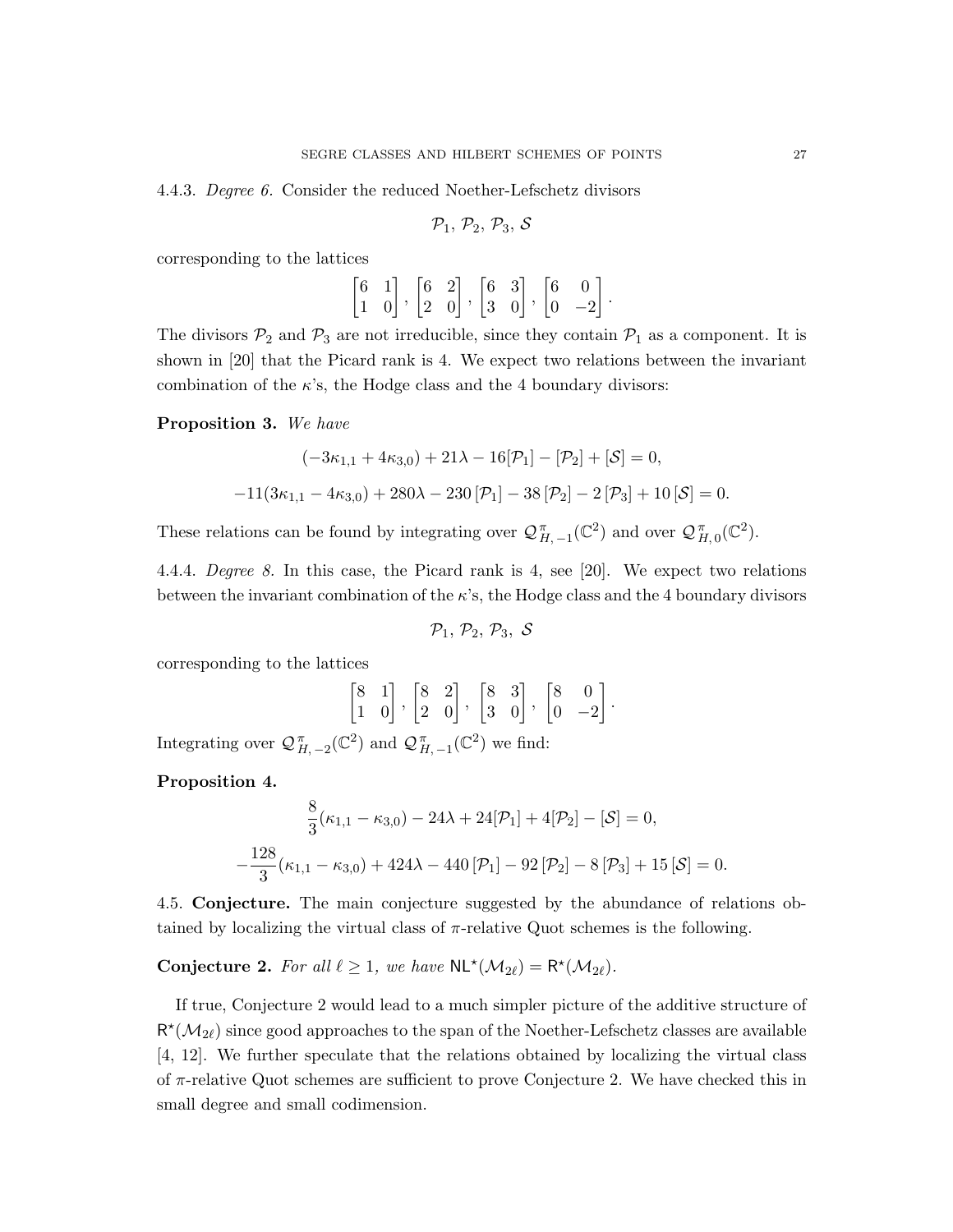#### **REFERENCES**

- [1] M. Atiyah, R. Bott, The moment map and equivariant cohomology, Topology 23 (1984), 1 28.
- [2] K. Behrend, B. Fantechi, The intrinsic normal cone, Invent. Math. 128 (1997), 45 88.
- [3] N. Bergeron, Z. Li, J. Millson, C. Moeglin, The Noether-Lefschetz conjecture and generalizations, arXiv:1412.3774.
- [4] R. E. Borcherds, The Gross-Kohnen-Zagier theorem in higher dimensions, Duke Math. J. 97 (1999), 219 – 233.
- [5] E. Cotterill, Geometry of curves with exceptional secant planes: linear series along the general curve, Math. Zeit. 267 (2011), 549 – 582.
- [6] M. Dürr, A. Kabanov, C. Okonek, *Poincare invariants*, Topology 46 (2007), 225 294.
- [7] G. Ellingsrud, L. Göttsche, M. Lehn, On the cobordism class of the Hilbert scheme of a surface, J. Algebraic Geom. 10 (2001), 81 – 100.
- [8] G. van der Geer, T. Katsura, Note on tautological classes of moduli of K3 surfaces, Mosc. Math. J. 5 (2005), 775 – 779.
- [9] T. Graber, R. Pandharipande, Localization of virtual classes, Invent. Math. 135 (1999), 487 518.
- [10] E. Jabotinsky, Representations of functions by matrices, Proc. Amer. Math. Soc. 4 (1953), 546 553.
- [11] F. Janda, Tautological relations in moduli spaces of weighted pointed curves, arXiv:1306.6580.
- [12] S. Kudla, J. Millson, Intersection numbers of cycles on locally symmetric spaces and Fourier coefficients of holomorphic modular forms in several complex variables, Pub. IHES 71 (1990), 121 – 172.
- [13] P. Le Barz, Sur une formule de Castelnuovo pour les espaces multisecants, Boll. Unione Mat. Ital. Sez. B 10 (2007), 381 – 387.
- [14] M. Lehn, Chern classes of tautological sheaves on Hilbert schemes of points on surfaces, Invent. Math. 136 (1999), 157 – 207.
- [15] A. Marian, D. Oprea, Virtual intersections on the Quot scheme and Vafa-Intriligator formulas, Duke Mathematical Journal 136 (2007), 81 – 131.
- [16] A. Marian, D. Oprea, R. Pandharipande, The moduli space of stable quotients, Geometry and Topology 15 (2011), 1651 – 1706.
- [17] D. Maulik, Supersingular K3 surfaces for large primes, Duke Math. J. 163 (2014), 2357 2425.
- [18] D. Maulik, R. Pandharipande, Gromov-Witten theory and Noether-Lefschetz theory, A celebration of algebraic geometry, 469 – 507, Clay Math. Proc., 18, Amer. Math. Soc., Providence, RI, 2013.
- [19] H. Nakajima, Heisenberg algebra and Hilbert schemes of points on projective surfaces, Ann. Math. 145 (1997), 379 – 388.
- [20] K. O'Grady, Moduli of abelian and K3 surfaces, Ph.D. Thesis, Brown University, 1986.
- [21] R. Pandharipande, The kappa ring of the moduli space of curves of compact type, Acta Math. 208  $(2012), 335 - 388.$
- [22] A. Pixton, R. Pandharipande, Relations in the tautological ring of the moduli space of curves, arXiv:1301.4561.
- [23] D. Schultheis, Virtual invariants of Quot schemes over del Pezzo surfaces, Ph.D. Thesis, UC San Diego (2012).
- [24] A. S. Tikhomirov, Standard bundles on a Hilbert scheme of points on a surface, Algebraic geometry and its applications, Yaroslavl' 1992, Aspects of Mathematics, Vol. E25, Vieweg Verlag, 1994.
- [25] A. S. Tikhomirov, T. L. Troshina, Top Segre class of a standard vector bundle  $\mathcal{E}_D^4$  on the Hilbert scheme  $Hilb<sup>4</sup>(S)$  of a surface S, Algebraic geometry and its applications, Yaroslavl' 1992, Aspects of Mathematics, Vol. E25, Vieweg Verlag, 1994.
- [26] A. N. Tyurin, The Spin-polynomial invariants of the smooth structures of algebraic surfaces, Iz. An SSSR 57 (1993), 279 – 371.
- [27] Z. Wang, Tautological integrals on Hilbert schemes of points on curves, arXiv:1506.08405.